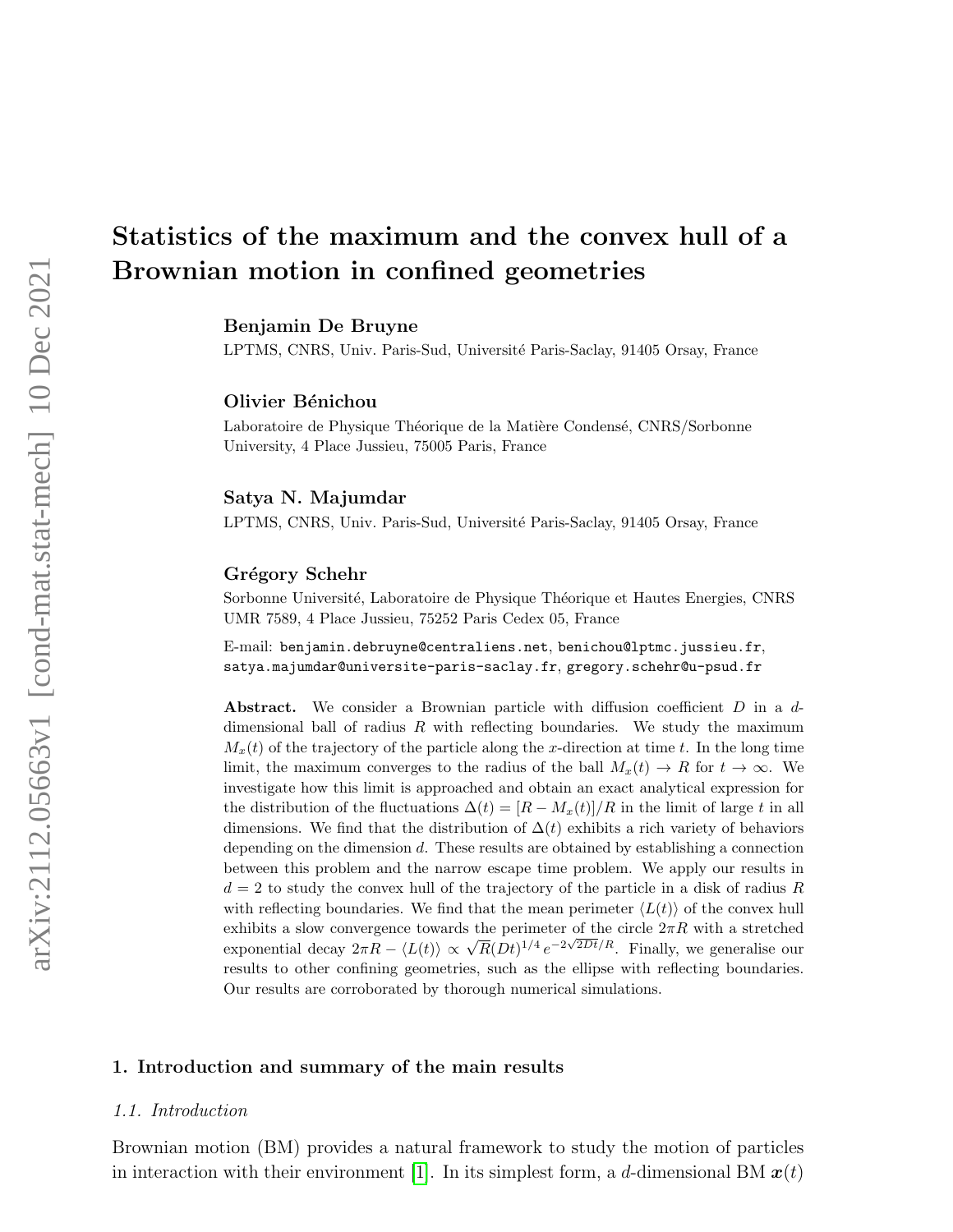with diffusion coefficient  $D$  evolves according to the Langevin equation

<span id="page-1-2"></span>
$$
\dot{\boldsymbol{x}}(t) = \sqrt{2D} \boldsymbol{\eta}(t) \,, \tag{1}
$$

where  $x(0) = 0$  is the initial position and where  $\eta(t)$  is a d-dimensional white noise with zero mean  $\langle \eta(t) \rangle = 0$  and delta correlated independent components  $\langle \eta_i(t) \eta_j(t') \rangle =$  $\delta_{i,j}\delta(t-t')$ . BM has proved to describe a wide range of phenomena ranging from chemical reactions [\[2,](#page-16-1)[3\]](#page-16-2) to financial stock markets [\[4,](#page-16-3)[5\]](#page-16-4) and all the way to astronomy [\[6\]](#page-16-5). On the theoretical side, BM has attracted a lot of interest both in physics and in mathematics [\[7,](#page-16-6)[8\]](#page-16-7). One particular active area of research lies in the study of the extreme value statistics (EVS). EVS play a central role in the description of extreme events, such as earthquakes, floods, wildfires, which are rare by nature but can have devastating consequences [\[9,](#page-16-8) [10\]](#page-16-9). Recently, it has been realised that EVS play also an important role in various systems in random matrix theory  $[11-13]$  $[11-13]$ , fluctuating interfaces  $[14-22]$  $[14-22]$ and computer science problems [\[23–](#page-16-14)[26\]](#page-16-15). Contrary to the EVS of independently and identically distributed random variables, which are well understood [\[27–](#page-17-0)[30\]](#page-17-1), much less is known about the EVS of strongly correlated random variables. Brownian motion being an example of strongly correlated systems, it constitutes a prominent toy model where some analytical progress can be made [\[10,](#page-16-9) [31](#page-17-2)[–36\]](#page-17-3).

One of the simplest examples of extreme observables of strongly correlated systems is the maximum  $M(t)$  of a one-dimensional Brownian motion  $x(t)$  over the time interval  $[0, t]$ :

<span id="page-1-0"></span>
$$
M(t) = \max_{0 \le \tau \le t} [x(\tau)] \tag{2}
$$

for which the probability distribution  $P_M(z,t)$  is given by a half-Gaussian [\[10\]](#page-16-9)

$$
P_M(z,t) = \frac{\Theta(z)}{\sqrt{\pi Dt}} e^{-\frac{z^2}{4Dt}},\qquad(3)
$$

where  $\Theta(z)$  is the Heaviside step function such that  $\Theta(z) = 1$  if  $z > 0$  and  $\Theta(z) = 0$ otherwise. In particular, from the distribution [\(3\)](#page-1-0), one can easily obtain that the average maximum  $M(t)$  of a free Brownian motion grows like

<span id="page-1-1"></span>
$$
\langle M(t) \rangle = \frac{2\sqrt{Dt}}{\sqrt{\pi}}.
$$
 (4)

This observable [\(4\)](#page-1-1) has found several applications in statistical physics, such as in the famous Smoluchowski flux problem [\[37](#page-17-4)[–42\]](#page-17-5). Various other extreme observables, such as temporal correlations [\[43,](#page-17-6) [44\]](#page-17-7), extremal times [\[45–](#page-17-8)[48\]](#page-17-9) and other functionals of the maximum [\[49](#page-17-10)[–51\]](#page-17-11) have been obtained for the case of Brownian motion. Extreme observables were also studied for variants of Brownian motion [\[52\]](#page-17-12), such as for Brownian bridges, excursions and meanders, as well as for non-Markovian processes, such as fractional Brownian motion [\[53–](#page-17-13)[57\]](#page-17-14), the random acceleration process [\[19,](#page-16-16) [58\]](#page-17-15) and the run-and-tumble particle [\[59–](#page-17-16)[62\]](#page-17-17). EVS have found a particularly nice application in the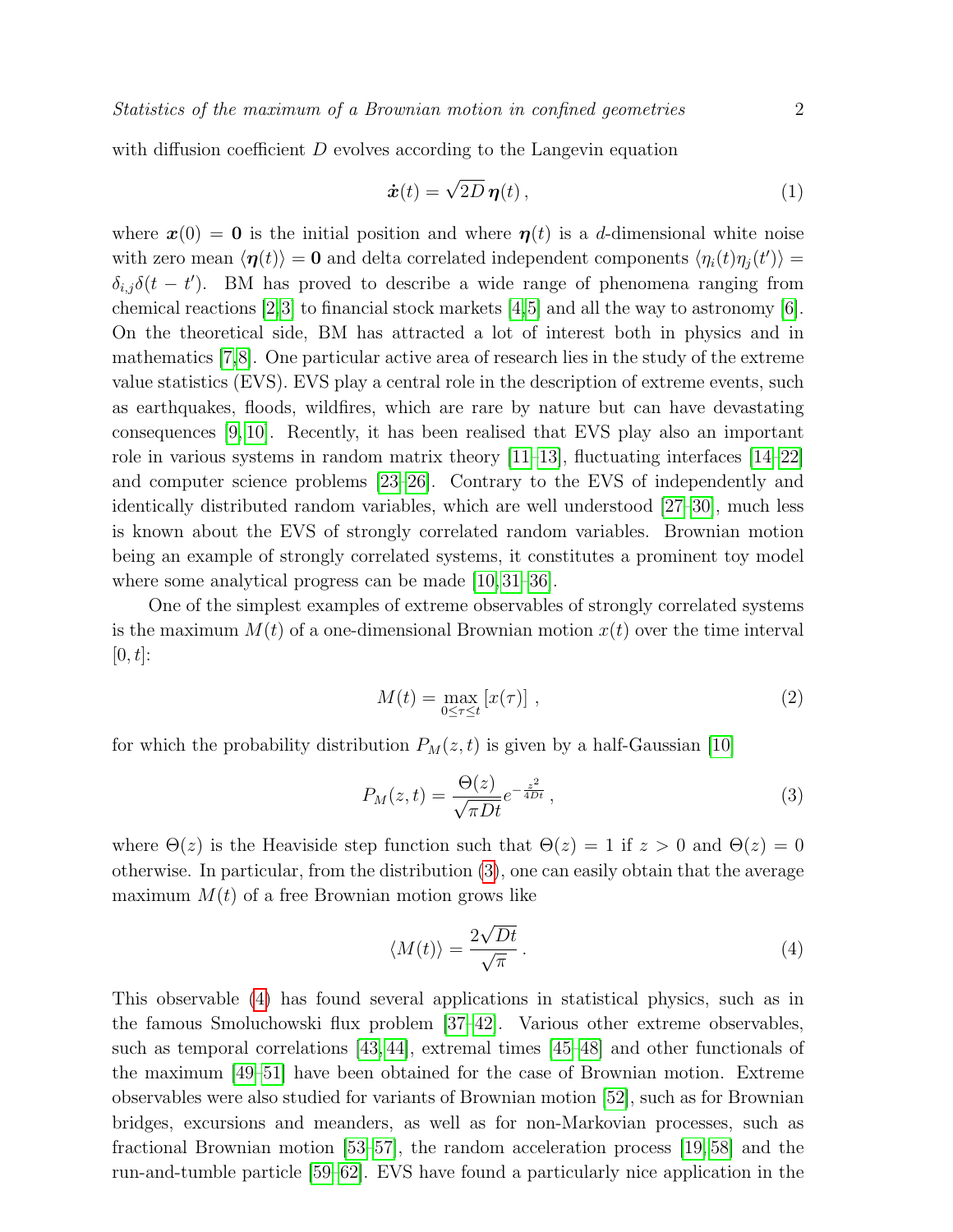description of the convex hull of a Brownian motion and other stochastic processes [\[63–](#page-17-18)[79\]](#page-18-0), which serves, for instance, as a simple model to describe the extension of the territory of foraging animals in behavioral ecology [\[80–](#page-18-1)[84\]](#page-18-2). This connection has been made possible due a method developed in [\[65–](#page-17-19)[67\]](#page-17-20) which relies on Cauchy's formula [\[85\]](#page-18-3) for convex curves, and states that the average length  $\langle L(t) \rangle$  of the convex hull of a stochastic process in  $d = 2$  can be expressed in terms of the expected maximum  $\langle M(t, \theta) \rangle = \langle \max_t [\mathbf{x}(t) \cdot \mathbf{e}_{\theta}] \rangle$  in the direction  $\mathbf{e}_{\theta}$  as [\[66,](#page-17-21) [67\]](#page-17-20):

<span id="page-2-0"></span>
$$
\langle L(t) \rangle = \int_0^{2\pi} d\theta \langle M(t, \theta) \rangle.
$$
 (5)

Using the isotropy of BM in  $d = 2$ , one finds directly from [\(4\)](#page-1-1) and [\(5\)](#page-2-0) that the mean perimeter of a free BM grows as  $\langle L(t) \rangle = 2\pi \langle M(t) \rangle = \sqrt{8\pi Dt}$  [\[65\]](#page-17-19). Most of the current results on the convex hull of BM concern isotropic processes in an unconfined twodimensional geometry. Nevertheless, in many practical situations, the process takes place in the presence of boundaries that may limit the growth of the convex hull, such as a river in the context of foraging animals. Recently, the effect of such boundary was studied for a planar Brownian motion in the presence of an infinite reflecting wall. It was shown that the presence of the wall breaks the isotropy of the process and induces a non-trivial effect on the convex hull of the Brownian motion [\[76,](#page-18-4) [77\]](#page-18-5). However, the question of the growth of the convex hull of a stochastic process, and more generally of its EVS, in a closed confining geometry remains largely open. The main goal of this paper is to address this question for the case of Brownian motion.

In this paper, we study a Brownian motion [\(1\)](#page-1-2) confined in a d-dimensional ball of radius R with reflecting boundaries. We investigate the growth of the maximum of the process  $M_x(t) = \max_t [\mathbf{x}(t) \cdot \mathbf{e}_x]$  in an arbitrary direction (see figure [1\)](#page-3-0), which we set to be the x-direction without loss of generality due to the rotational symmetry. It is clear that in the limit  $t \to \infty$ , the maximum will tend toward the radius of the ball, namely

$$
M_x(t) \to R, \quad t \to \infty. \tag{6}
$$

However, for large but finite  $t$ , the maximum will fluctuate below this limiting value and the fluctuations  $\Delta(t)$  can be described by the relative difference between the radius of the ball and the maximum:

<span id="page-2-1"></span>
$$
\Delta(t) = \frac{R - M_x(t)}{R} \,. \tag{7}
$$

This observable is a priori difficult to study for an arbitrary dimension d as it cannot be reduced to a one-dimensional problem, due to the reflecting boundaries of the ball. Nevertheless, by establishing a connection with a similar albeit different problem, which concerns the narrow escape time [\[86–](#page-18-6)[93\]](#page-18-7), we obtain exact analytical expressions for the distribution of  $\Delta(t)$  in the large t limit. After deriving these results for an arbitrary dimension d, we will focus on the special case of  $d = 2$ , where we will use Cauchy's formula to study the growth of the convex hull of a Brownian motion confined in a disk (see figure [1\)](#page-3-0). Finally, we will generalise our results to more general geometries.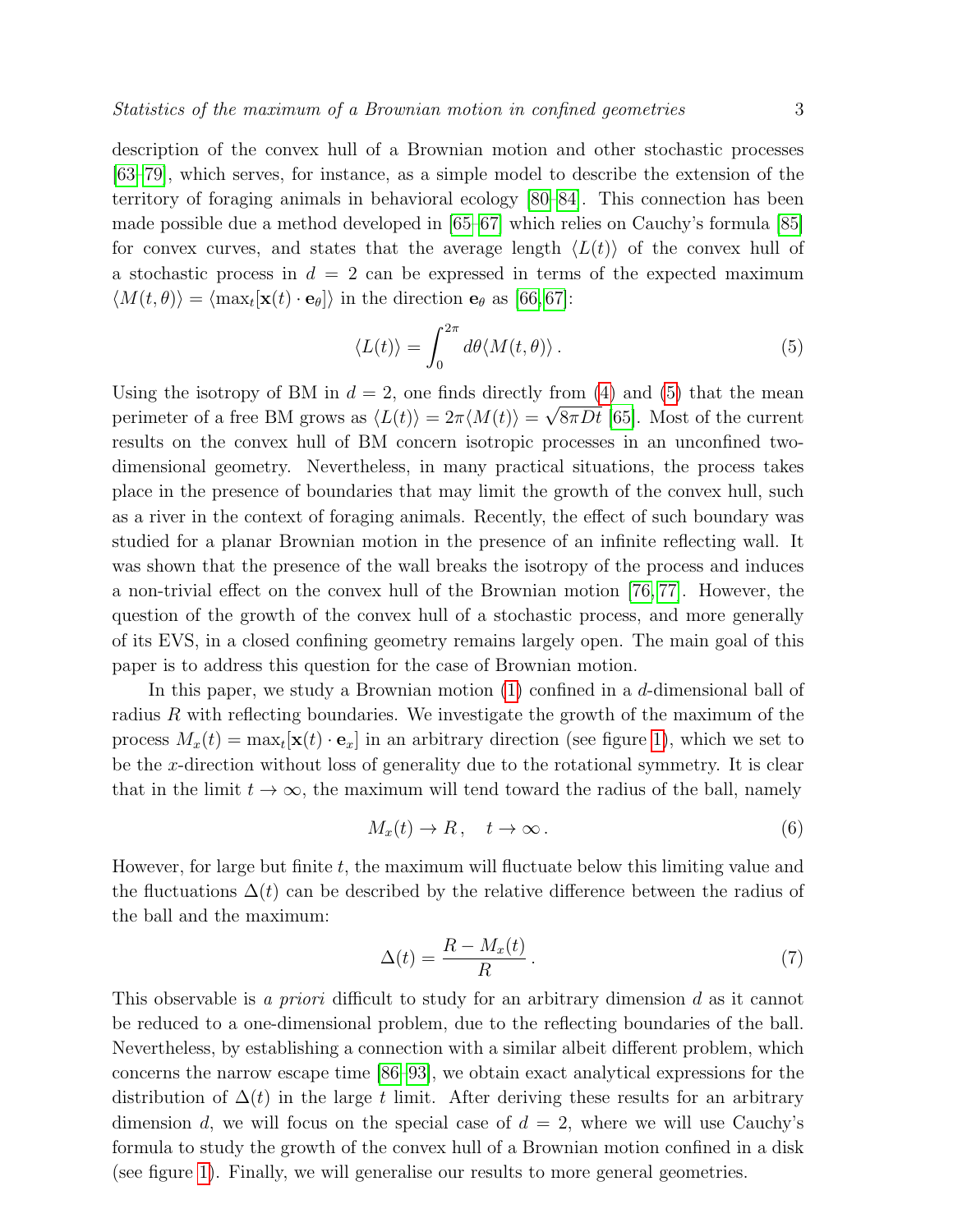<span id="page-3-0"></span>

Figure 1: Schematic representation of a planar Brownian motion  $x(t)$  (blue line) in  $d = 2$ evolving in a disk (black line) of radius  $R$  with reflecting boundary conditions. The length of the convex hull  $L(t)$  is the length of the convex envelope of the motion up to time t (green line). The maximum in the x-direction of the process  $M_x(t) = \max_t [\mathbf{x}(t) \cdot \mathbf{e}_x]$  is depicted by the red dash. For  $t \to \infty$ , the maximum tends to the radius of the circle  $M_x(t) \to R$ . The distribution of the fluctuations  $\Delta(t) = [R - M_x(t)]/R$  follows a non-trivial behavior (see expressions [\(10\)](#page-4-0) for  $d = 2$  and also [\(13\)](#page-4-1) for  $d \ge 3$ ).

#### 1.2. Summary of the main results

It is useful to summarise our main results. Let us first present our results on the growth of the maximum  $M_x(t)$  in the direction x for a Brownian motion confined in a ddimensional ball. We find that the decay of the fluctuations [\(7\)](#page-2-1) displays a rich behavior depending on the dimension  $d$  of the ball. Our main results can be summarised as follows:

Finite time convergence with a non-zero probability in  $d=1$ . In the case of  $d=1$ , the maximum of a Brownian motion in an interval  $[-R, R]$ , starting at  $x = 0$ , will converge to  $R$  in a finite time with a non-zero probability. The distribution of the maximum  $P_{M_x}(z,t)$  reaches a stationary state of the form  $P_{M_x}(z,t) \sim \delta(z-R)$  for  $t \to \infty$ . We find that the next-to-leading order correction at time  $t$ , which describes the convergence to the stationary state, is given by

<span id="page-3-1"></span>
$$
P_{M_x}(z,t) \sim \frac{2\pi Dt}{(z+R)^3} \cos\left(\frac{\pi R}{2(z+R)}\right) e^{-\frac{\pi^2 Dt}{4(z+R)^2}} + \delta(z-R) \left(1 - \frac{2\sqrt{2}}{\pi} e^{-\frac{\pi^2 Dt}{16R^2}}\right), \quad t \to \infty,
$$
\n(8)

where the Dirac delta term accounts for all the trajectories that have already reached R at time t and the associated weight is the complementary probability for a Brownian motion to survive in an interval of length  $2R$  in the limit  $t \to \infty$ . Despite the finite time convergence of the fluctuations observed in the distribution of the maximum, we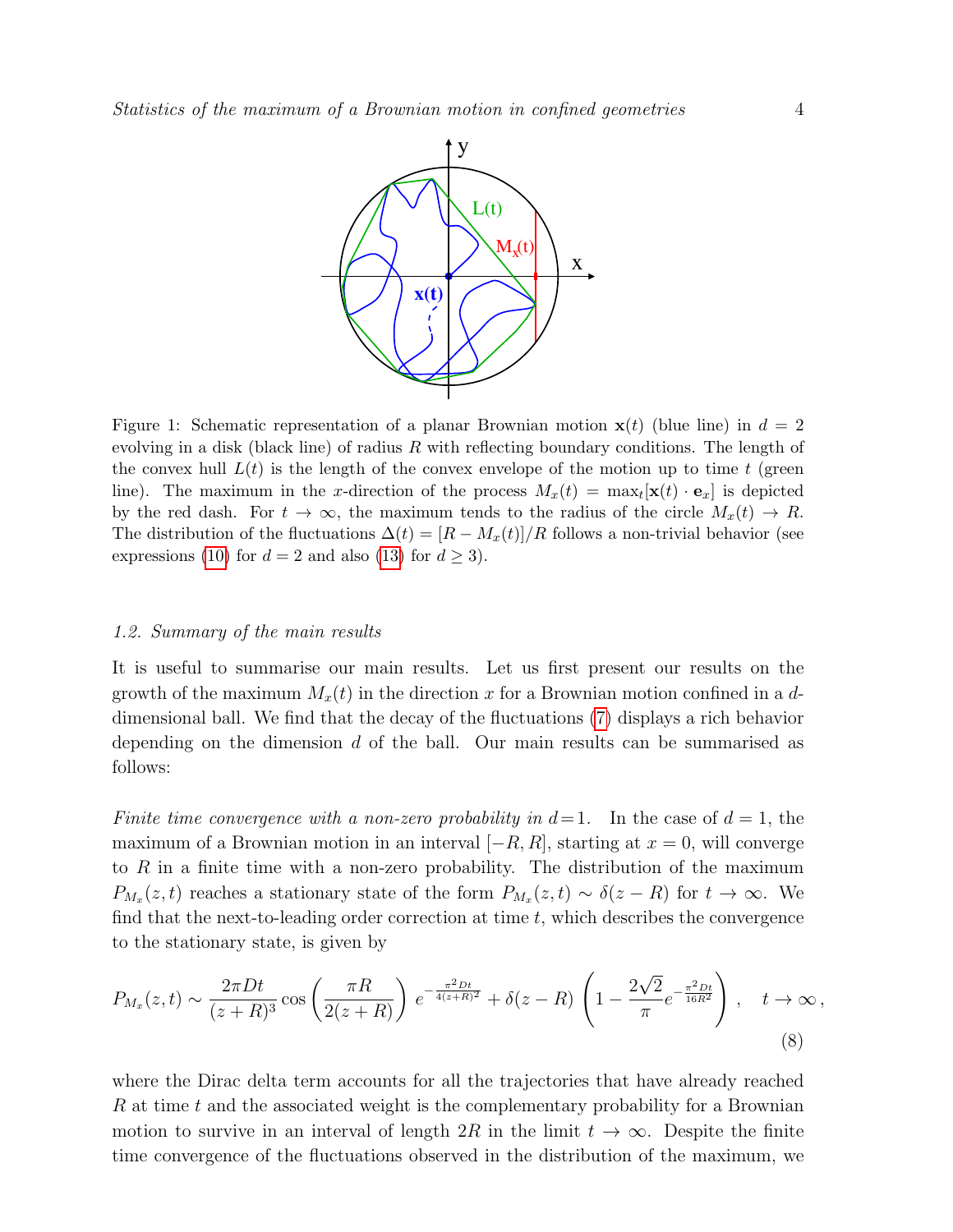obtain from equation  $(8)$ , that the *average* fluctuations decay exponentially with time:

<span id="page-4-3"></span>
$$
\langle \Delta(t) \rangle \sim \frac{32\sqrt{2}R^2}{\pi^3 Dt} e^{-\frac{\pi^2 Dt}{16R^2}}, \quad t \to \infty.
$$
 (9)

Exponential decay in  $d = 2$ . In the case of  $d = 2$ , the maximum  $M_x(t)$  along the xdirection of a Brownian motion in a disk of radius  $R$ , starting from the origin, will reach  $R$  in an infinite amount of time. We find that the typical fluctuations decay exponentially with time as

<span id="page-4-0"></span>
$$
\Delta(t) \sim A_2 e^{-2\frac{Dt}{R^2}\chi_2}, \quad t \to \infty,
$$
\n(10)

where  $\chi_2$  is a random variable of order  $O(1)$  whose probability distribution  $f_2(\chi_2)$  is given by

<span id="page-4-4"></span><span id="page-4-2"></span>
$$
f_2(\chi_2) = \frac{1}{\chi_2^2} e^{-\frac{1}{\chi_2}}, \quad \chi_2 \ge 0.
$$
 (11)

In equation [\(10\)](#page-4-0), the amplitude  $A_2$  is difficult to compute exactly. Below, we give a heuristic argument, leading to  $A_2 = 2e^{\frac{1}{4}}$ , which is in good agreement with our simulations. Note that the asymptotic relation [\(10\)](#page-4-0) between the random variables  $\Delta(t)$ and  $\chi_2$  is valid "in distribution". Despite the exponential decay of the fluctuations in  $(10)$ , we find that the *average* fluctuations decay anomalously as a stretched exponential with time, i.e.,

$$
\langle \Delta(t) \rangle \sim 2^{1/4} \sqrt{\pi} A_2 \left(\frac{Dt}{R^2}\right)^{1/4} e^{-2^{3/2} \sqrt{\frac{Dt}{R^2}}}, \quad t \to \infty.
$$
 (12)

The average fluctuations [\(12\)](#page-4-2) therefore behave differently from the typical fluctuations [\(10\)](#page-4-0). This originates from the fact that the distribution  $f_2(\chi_2)$  has a heavy tail  $f_2(\chi_2) \sim \chi_2^{-2}$  for  $\chi_2 \to \infty$  such that its first moment does not exist.

Power law decay in  $d \geq 3$ . In the case of  $d \geq 3$ , the maximum  $M_x(t)$  along the xdirection of a Brownian motion in a d-dimensional ball of radius  $R$ , starting from the origin, will reach  $R$  in an infinite amount of time. We find that the typical fluctuations decay algebraically as

<span id="page-4-1"></span>
$$
\Delta(t) \sim A_d \left(\frac{R^2}{Dt}\right)^{\frac{2}{d-2}} \chi_d, \quad t \to \infty,
$$
\n(13)

where  $\chi_d$  is a random variable of order  $O(1)$  whose distribution  $f_d(\chi_d)$  is given by

<span id="page-4-5"></span>
$$
f_d(\chi_d) = \frac{d-2}{2} \frac{e^{-\chi_d^{\frac{d-2}{2}}}}{\chi_d^{\frac{4-d}{2}}}, \quad \chi_d \ge 0.
$$
 (14)

Here also, the asymptotic relation [\(13\)](#page-4-1) between the random variables  $\Delta(t)$  and  $\chi_d$  is valid "in distribution". For  $d = 3$ , we have found that the amplitude is given by  $A_3 = \frac{\pi^2}{18}$ 18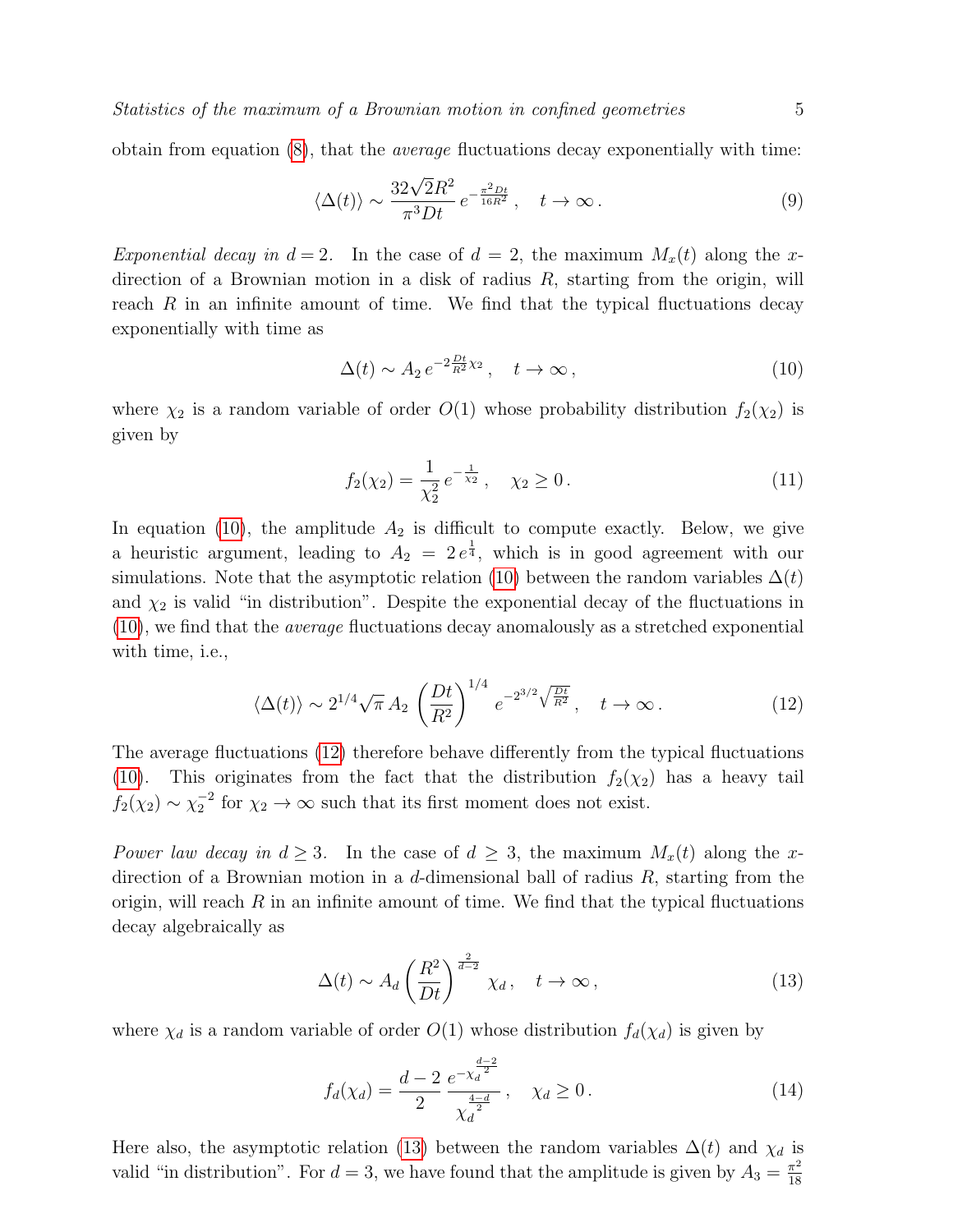but we did not find an expression for  $A_d$  for  $d > 3$ . From the distribution [\(13\)](#page-4-1), we find that the average fluctuations decay as a power law with time:

<span id="page-5-0"></span>
$$
\langle \Delta(t) \rangle \sim A_d \,\Gamma\left(\frac{d}{d-2}\right) \left(\frac{R^2}{Dt}\right)^{\frac{2}{d-2}}, \quad t \to \infty \,, \tag{15}
$$

where  $\Gamma(z)$  is the gamma function. The case of  $d \geq 3$  is therefore quite different to the case of  $d=2$  as the average fluctuations [\(15\)](#page-5-0) and the typical ones [\(13\)](#page-4-1) scale similarly since the first moment of  $\chi_d$  is finite for  $d \geq 3$ .

After deriving these results in arbitrary dimension  $d$ , we focus on the special case of  $d = 2$  and make use of Cauchy formula [\(5\)](#page-2-0) to study the growth of the convex hull of a Brownian motion in a disk (see figure [1\)](#page-3-0). We find that the average length of the convex hull  $\langle L(t)\rangle$  approaches slowly the perimeter of the disk  $2\pi R$  as a stretched exponential:

$$
2\pi R - \langle L(t) \rangle \sim 2^{5/4} \pi^{3/2} A_2 R \left(\frac{Dt}{R^2}\right)^{1/4} e^{-2^{3/2} \sqrt{\frac{Dt}{R^2}}}, \quad t \to \infty.
$$
 (16)

Finally in Section [5,](#page-13-0) we generalise our results to other geometries, such as the ellipse, for which we also find a similar stretched exponential decay.

The rest of this paper is organised as follows. In Section [2,](#page-5-1) we recall some results on the narrow escape time which will be our starting point for the next sections. In Section [3,](#page-7-0) we derive the distribution of the fluctuations of the maximum  $M_x(t)$  in arbitrary dimensions. In Section [4,](#page-11-0) we apply our results to the convex hull of a two-dimensional Brownian motion in a disk. In Section [5,](#page-13-0) we generalise our results to other geometries. Finally, section [6](#page-14-0) contains our conclusion and perspectives. Some numerical checks and detailed calculations are presented in [Appendix A](#page-15-0) and [Appendix B.](#page-15-1)

#### <span id="page-5-1"></span>2. Narrow escape time

In this section, we recall some results on the narrow escape time that will be useful for the next sections. These results are drawn from the recent works on the "narrow escape problem"  $[86-93]$ . This problem is set as follows. Consider a d-dimensional Brownian motion in a closed domain  $\Omega$ . Let the boundary of the domain  $\partial\Omega$  be reflecting everywhere except for a small opening  $\partial\Omega_a$ , which is absorbing (see figure [2\)](#page-6-0). The narrow escape problem is then: "What is the time required for a Brownian motion to escape through the small opening  $\partial\Omega_a$ ?". This time is known as the narrow escape time (NET) and has received much attention recently due to its importance in various applications such as in biochemical reactions [\[87,](#page-18-8) [94\]](#page-18-9). To describe the NET, it is convenient to introduce the ratio  $\epsilon$  of the size of the opening window over the total size of the boundary:

$$
\epsilon = \frac{|\partial \Omega_a|}{|\partial \Omega|} \ll 1. \tag{17}
$$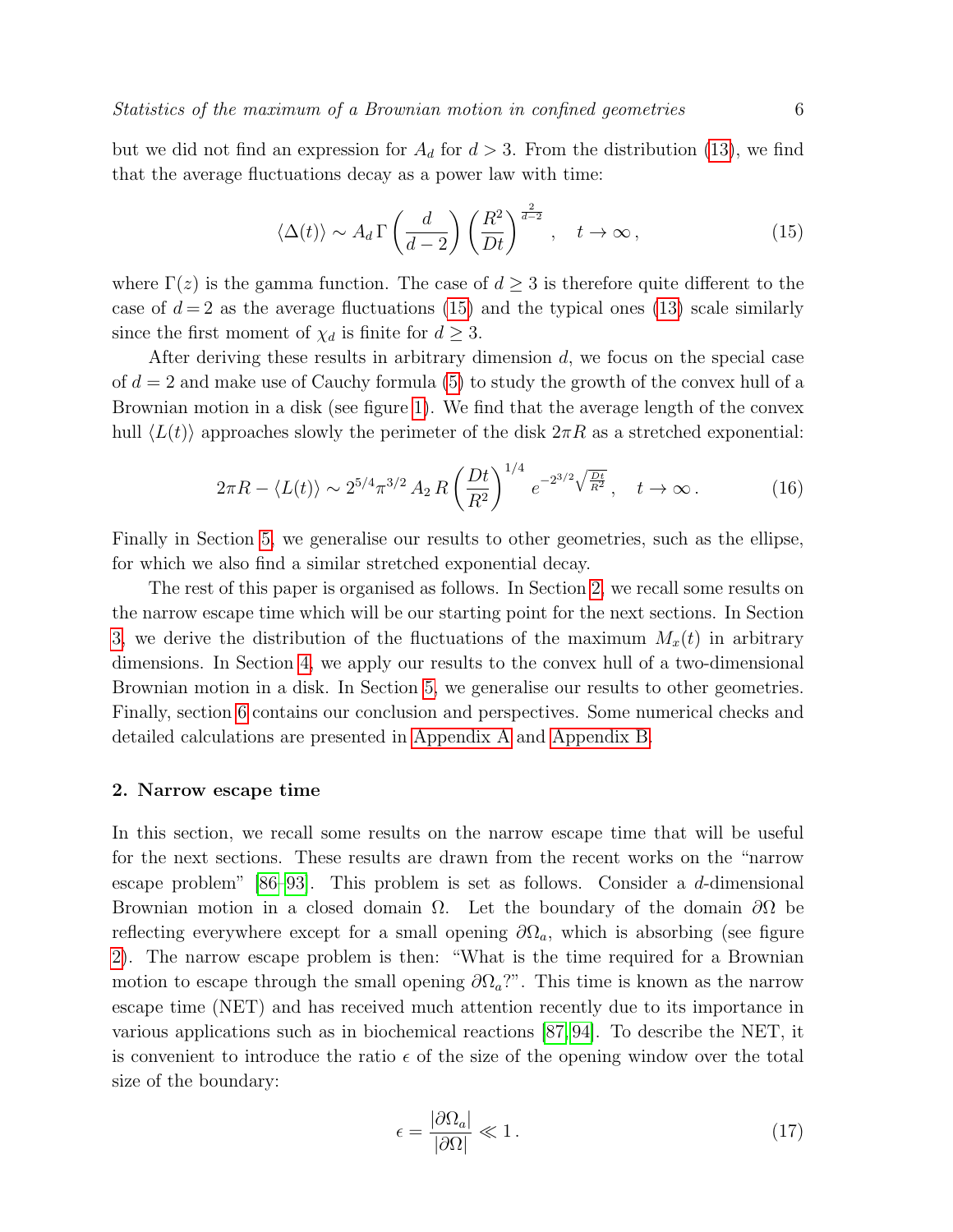<span id="page-6-0"></span>

Figure 2: The narrow escape time  $\langle T(\epsilon | \mathbf{x_0}) \rangle$  for Brownian motion in a disk  $\Omega$  of radius R is the mean first-passage time for the process, starting from  $x_0 \in \Omega$ , to reach the arc  $\partial\Omega_a$ spanned by the angle  $2\epsilon$  (blue arc) in the limit of  $\epsilon \to 0$ , while the complementary boundary  $\partial\Omega\setminus\partial\Omega_a$  is reflecting. To study the fluctuations of the maximum in the x-direction  $M_x$ , we assume that when  $M_x \to R$ , the first-passage time for the process to reach  $M_x$  (red line) is asymptotically equal to the first-passage time to reach the arc spanned by the angle  $2\epsilon$  with  $\epsilon = \arccos\left(\frac{R^2 - M_x^2}{R^2}\right) \sim$  $\frac{\sqrt{2(R-M_x)}}{\sqrt{R}}$ .

Clearly, as  $\epsilon \to 0$ , the mean time to absorption  $\langle T(\epsilon | \mathbf{x_0})\rangle$  starting from  $\mathbf{x_0}$  diverges:

$$
\langle T(\epsilon \mid \mathbf{x_0}) \rangle \to \infty \,, \quad \epsilon \to 0 \,, \tag{18}
$$

when the initial position  $x_0$  of the Brownian walker is located sufficiently far away from the opening window. As it was shown in a series of papers [\[86–](#page-18-6)[93\]](#page-18-7), one can obtain the asymptotic behavior of  $\langle T(\epsilon | \mathbf{x_0})\rangle$  as  $\epsilon \to 0$  for a wide range of geometries and in various dimensions. We summarise below the different cases that are relevant for the present work.

## 2.1. Mean narrow escape time in  $d = 2$

In  $d = 2$ , it was found that for regular domains  $\Omega$  that can be conformally mapped to a disk, the NET diverges logarithmically as [\[87\]](#page-18-8)

<span id="page-6-2"></span><span id="page-6-1"></span>
$$
\langle T(\epsilon \mid \mathbf{x_0}) \rangle = \frac{|\Omega|}{D\pi} \left[ \ln \left( \frac{1}{\epsilon} \right) + O(1) \right], \tag{19}
$$

where  $|\Omega|$  is the size of the domain. In the particular case when  $\Omega$  is a disk of radius R, it is possible to obtain the next-to-leading order correction in the asymptotic expansion [\(19\)](#page-6-1). This correction depends on the initial position of the process. When the process starts at the origin of the disk, the NET  $\langle T(\epsilon) | x_0 = 0 \rangle$  is given by [\[87\]](#page-18-8)

$$
\langle T(\epsilon) \, | \, \mathbf{x_0} = \mathbf{0} \rangle = \frac{R^2}{D} \left[ \ln \left( \frac{1}{\epsilon} \right) + \ln(2) + \frac{1}{4} + O(\epsilon) \right] \,. \tag{20}
$$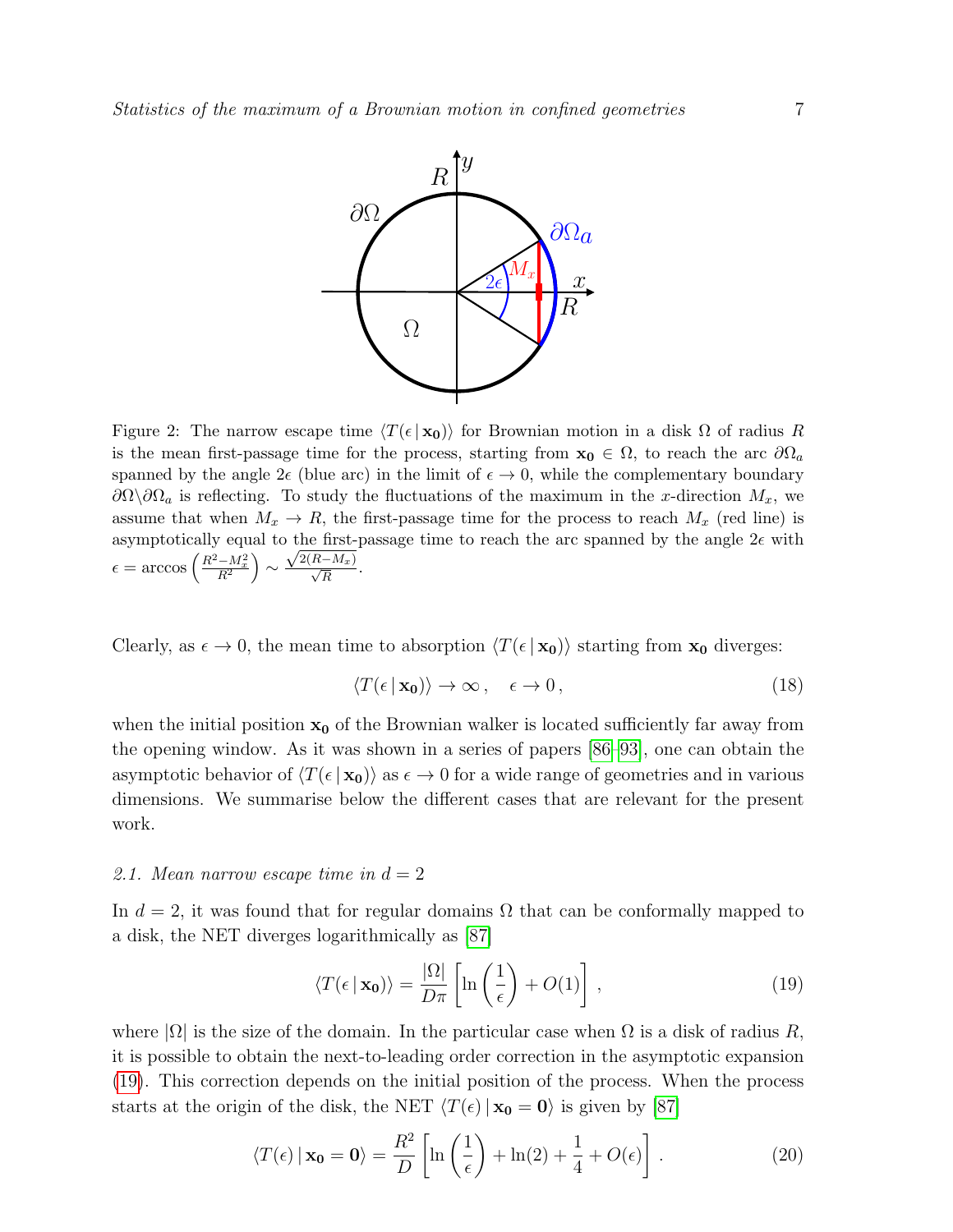<span id="page-7-4"></span>
$$
\overline{\langle T(\epsilon | \mathbf{x_0}) \rangle} = \frac{R^2}{D} \left[ \ln \left( \frac{1}{\epsilon} \right) + \ln(2) + \frac{1}{8} + O(\epsilon) \right]. \tag{21}
$$

# 2.2. Mean narrow escape time in  $d \geq 3$

In  $d = 3$ , it was found that for regular bounded domains  $\Omega$  with a smooth boundary, the NET through a small disk of radius  $\epsilon R$  located on the boundary diverges algebraically as [\[86\]](#page-18-6)

$$
\langle T(\epsilon \mid \mathbf{x_0}) \rangle = \frac{|\Omega|}{4DR\epsilon} + O[\ln(\epsilon)], \quad \epsilon \to 0.
$$
 (22)

This result was extended to higher dimensions  $d > 3$  in [\[90\]](#page-18-10) where it was shown that

<span id="page-7-3"></span><span id="page-7-2"></span><span id="page-7-1"></span>
$$
\langle T(\epsilon \mid \mathbf{x_0}) \rangle \sim \frac{C_d \, |\Omega|}{DR^{d-2} \, \epsilon^{d-2}} \,, \quad \epsilon \to 0 \,, \tag{23}
$$

but the amplitude  $C_d$  was not computed. In the following, we will also assume that the next-to-leading correction in [\(23\)](#page-7-1) grows faster than a constant as it is the case for  $d = 3$ in [\(22\)](#page-7-2).

# 2.3. Distribution of the narrow escape time in  $d \geq 2$

In this section, we go beyond the mean value of the NET and we discuss the late time asymptotic of the cumulative distribution Prob.  $[T(\epsilon | \mathbf{x_0}) > t]$ . In [\[91,](#page-18-11)[92\]](#page-18-12), it was argued that the cumulative distribution Prob.  $\left[ \tilde{T}(\epsilon | \mathbf{x_0}) > t \right]$  of the mean first-passage time  $T(\epsilon | \mathbf{x_0})$  to a small target of size  $\epsilon$  located *inside* a domain  $\Omega$  behaves in the limit of  $t \to \infty$  as

$$
\text{Prob.}\left[\tilde{T}(\epsilon \mid \mathbf{x_0}) > t\right] \sim \frac{\langle \tilde{T}(\epsilon \mid \mathbf{x_0}) \rangle}{\langle \tilde{T}(\epsilon \mid \mathbf{x_0}) \rangle} \exp\left(-\frac{t}{\langle \tilde{T}(\epsilon \mid \mathbf{x_0}) \rangle}\right), \quad \epsilon \to 0, \quad t \to \infty, \quad (24)
$$

where  $\langle \tilde{T}(\epsilon | \mathbf{x_0}) \rangle$  is the mean first-passage time to the target from the initial position  $\mathbf{x_0}$  and  $\langle \tilde{T}(\epsilon | \mathbf{x_0}) \rangle$  is the same quantity but averaged over an initial uniform position in the domain  $\Omega$ . It is natural to extend this result to the CDF of the NET which can be considered as a first-passage time to a target located on the boundary of the domain, as it was done in [\[93\]](#page-18-7) for the case of a spherical domain. In the following of this work, we assume that the asymptotic behavior [\(24\)](#page-7-3) is also valid for the CDF of the NET Prob.  $[T(\epsilon | \mathbf{x_0}) > t]$  (see [Appendix A](#page-15-0) for a numerical check).

## <span id="page-7-0"></span>3. Distribution of the maximum

In this section, we derive the distribution of the fluctuations of the maximum  $M_x(t)$  in a ball of dimension d with reflecting boundaries. As the fluctuations display a different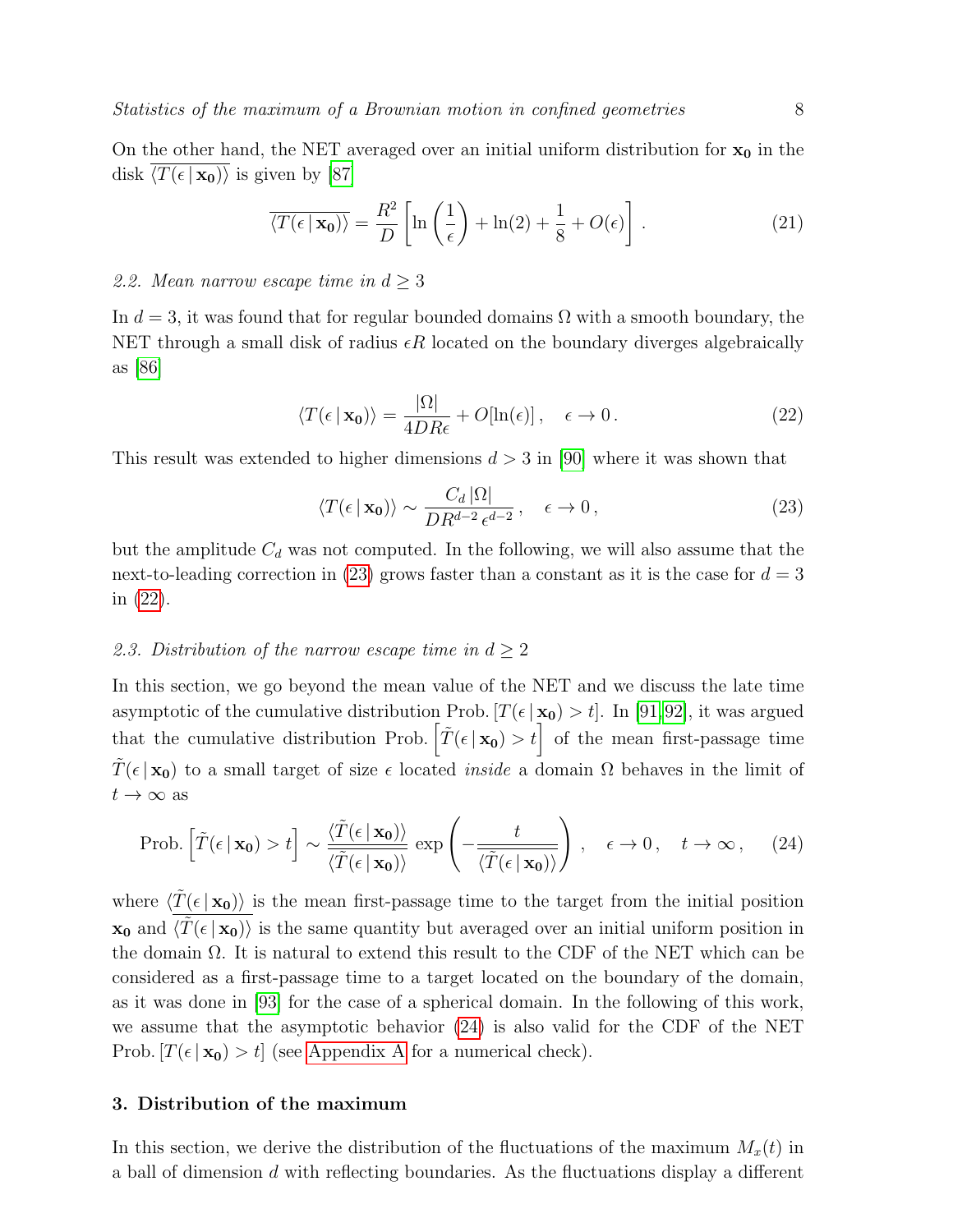behavior depending on the dimension d, we distinguish the three different cases:  $d = 1$ ,  $d = 2$  and  $d \geq 3$ . While the case of  $d = 1$  can be solved straightforwardly, the cases of  $d = 2$  and  $d \geq 3$  are more difficult to study and our approach relies on the results on the NET discussed in the previous section.

#### 3.1. One-dimensional interval  $(d = 1)$

In this section, we consider a one-dimensional Brownian motion in an interval  $[-R, R]$ with reflecting boundaries. We assume that the particle starts initially at the origin  $x_0 = 0$ . We study the evolution of the maximum  $M_x(t)$  as a function of time. The cumulative distribution Prob.  $(M_x(t) < M_x)$  can be obtained by noting that it is equal to the probability that the diffusive particle did not reach  $M_x$  up to time t given that it started from the origin:

<span id="page-8-2"></span><span id="page-8-1"></span><span id="page-8-0"></span>
$$
Prob. (M_x(t) < M_x) = Prob. (T_{M_x} > t) \tag{25}
$$

where  $T_{M_x}$  is the first-passage time to  $M_x$  starting from the origin. The term in the right-hand side in  $(25)$  is simply the survival probability up to time t of a diffusive particle in the interval  $[-R, M_x]$ , with a reflecting boundary condition at  $-R$  and an absorbing one at  $M_x$ , which in Laplace domain reads [\[32\]](#page-17-22)

$$
\int_0^\infty dt \, e^{-st} \operatorname{Prob.} \left( M_x(t) < M_x \right) = \frac{1}{s} \left( 1 - \frac{\cosh\left(\sqrt{\frac{s}{D}}R\right)}{\cosh\left(\sqrt{\frac{s}{D}}(M_x + R)\right)} \right) \,. \tag{26}
$$

In the complex s-plane, the first imaginary pole of the Laplace transform [\(26\)](#page-8-1) is located at s<sup>\*</sup> such that  $i\sqrt{\frac{s^*}{D}}$  $\frac{s^*}{D}(M_x + R) = \pi/2$ . By computing the residue at  $s^*$ , we find that the decay of the cumulative distribution behaves, to leading order, for  $t \to \infty$  as

$$
\text{Prob.}\left(M_x(t) \le M_x\right) \sim \begin{cases} \frac{4}{\pi} \cos\left(\frac{\pi R}{2(M_x + R)}\right) e^{-\frac{\pi^2 Dt}{4(M_x + R)^2}}, & M_x < R, \\ 1, & M_x = R, \end{cases} \quad t \to \infty. \tag{27}
$$

Note that the CDF [\(27\)](#page-8-2) is discontinuous at  $M_x = R$  as Prob.  $(M_x(t) < R) \neq$ Prob.  $(M_x(t) \leq R)$ . By taking a derivative with respect to  $M_x$  of the cumulative distribution [\(27\)](#page-8-2), we obtain the distribution [\(8\)](#page-3-1) displayed in the introduction. This result is in good agreement with numerical data (see right panel in figure [3\)](#page-9-0). The numerical data were obtained by discretising the equation of motion [\(1\)](#page-1-2) over small time increments dt and by drawing Gaussian random numbers with standard deviation  $dx =$  $\sqrt{2}Ddt$  at each time step. The reflecting boundary is implemented by assuming ballistic evolution with elastic reflections within each time steps  $dt$ . From the distribution  $(8)$ , one can obtain the expected value of the fluctuations  $\Delta(t) = [R - M_x(t)]/R$  which is given in [\(9\)](#page-4-3) and is in good agreement with numerical data (see left panel in figure [3\)](#page-9-0).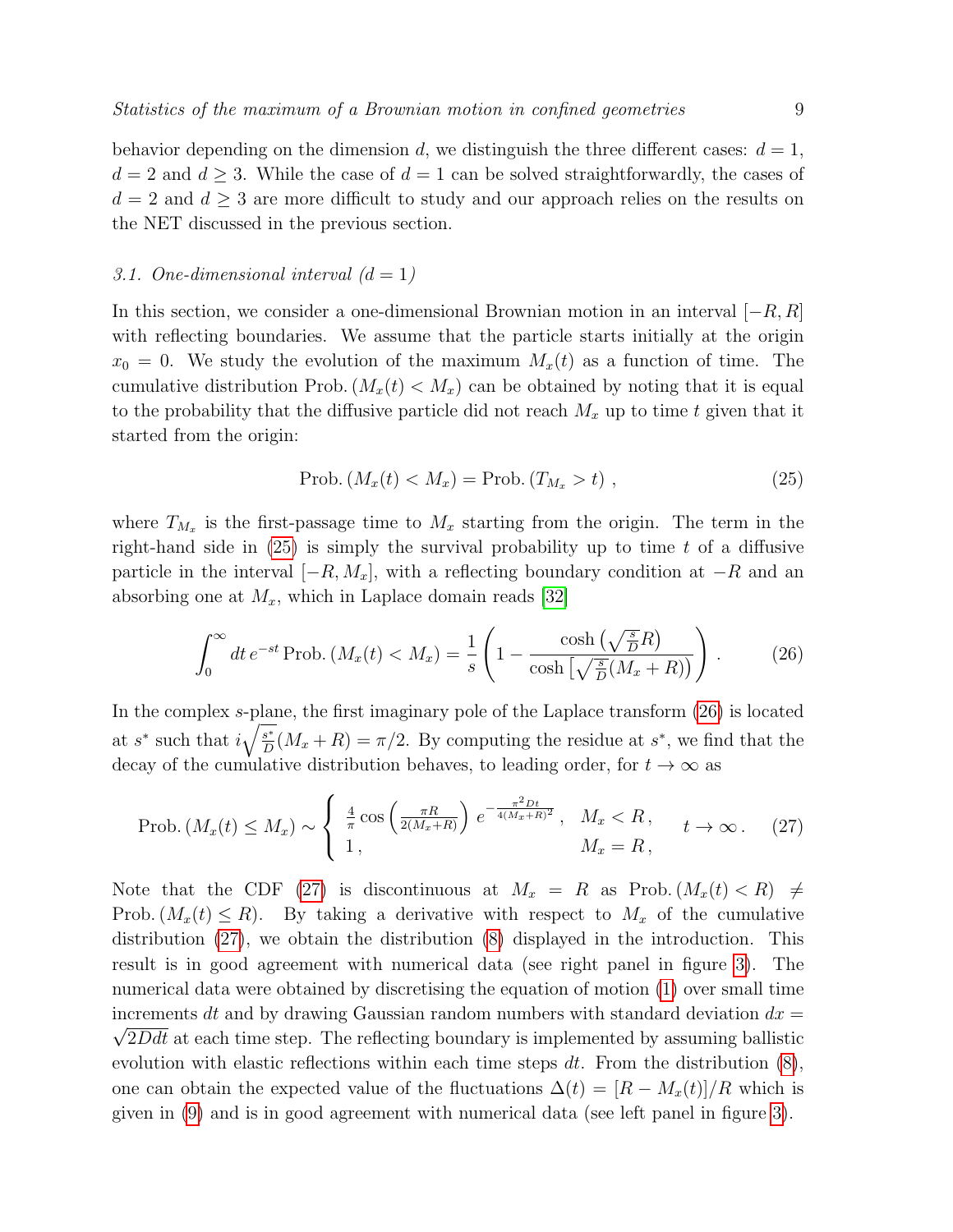<span id="page-9-0"></span>

Figure 3: Left panel: Evolution of the mean fluctuations  $\langle \Delta(t) \rangle = \left\langle \frac{R-M_x(t)}{R} \right\rangle$  $\frac{M_x(t)}{R}$  of a  $d=1$ Brownian motion in an interval  $[-R, R]$  with reflecting boundaries. The numerical data (red dots) have been obtained by averaging over  $10^6$  trajectories with  $dt = 10^{-2}$  and are compared to the theoretical prediction [\(9\)](#page-4-3) with  $D = 1$  and  $R = 1$ . Right panel: Distribution of the maximum  $P_{M_x}(z,t)$  computed numerically (red dots), averaged over  $10^9$  realisations with  $dt = 10^{-4}$  and compared to the theoretical prediction (blue line), given in [\(8\)](#page-3-1) for  $D = 1, R = 1$ and  $t = 15$ . The Dirac delta in [\(8\)](#page-3-1) is not shown to fit in the limited window size.

## <span id="page-9-3"></span>3.2. Two-dimensional disk  $(d = 2)$

To obtain the distribution of  $M_x(t)$  for the case of a two-dimensional Brownian motion in a disk of radius  $R$  with reflecting boundaries starting from the origin, we use the NET results from Section [2](#page-5-1) and rely on the following assumption

<span id="page-9-1"></span>
$$
\text{Prob.} (T_{M_x} > t) \sim \text{Prob.} \left[ T \left( \epsilon = \sqrt{\frac{2(R - M_x)}{R}} \, \middle| \, \mathbf{0} \right) > t \right], \quad t \to \infty \,, \tag{28}
$$

where  $T_{M_x}$  is the first-passage time to  $M_x$  starting from the origin and  $T(\epsilon|\mathbf{x_0})$  is the NET to reach an arc of angle  $2\epsilon$  in a circular domain, given that the Brownian motion started at  $x_0$ . In other words, the assumption [\(28\)](#page-9-1) can be stated as follows: the probability to hit the arc of angle  $2\epsilon$  for the first time is asymptotically equal to the probability to hit the chord subtended by this angle for the first time in the limit of  $\epsilon \to 0$  (see figure [2\)](#page-6-0). The assumption [\(28\)](#page-9-1) is an approximation for any finite t but we expect it to be asymptotically exact in the limit  $t \to \infty$ . Under this assumption, we can further use the identity [\(25\)](#page-8-0) and the CDF of the NET [\(24\)](#page-7-3) to obtain that

<span id="page-9-2"></span>
$$
\text{Prob.}\left(M_x(t) < M_x\right) \sim \frac{\langle T\left(\epsilon \,|\, \mathbf{0}\right) \rangle}{\langle T\left(\epsilon \,|\, \mathbf{x_0}\right) \rangle} \exp\left(-\frac{t}{\langle T\left(\epsilon \,|\, \mathbf{x_0}\right) \rangle}\right)\Bigg|_{\epsilon=\sqrt{\frac{2(R-M_x)}{R}}}, \quad t \to \infty\,,\tag{29}
$$

where  $\langle \overline{T(\epsilon|\mathbf{x_0})}\rangle$  is the NET averaged over an initial uniform position in the disk. We now recall the expressions of the NET for a disk given in [\(20\)](#page-6-2)-[\(21\)](#page-7-4) evaluated at  $\epsilon =$  $\frac{\sqrt{2(R-M_x)}}{\sqrt{R}}$ :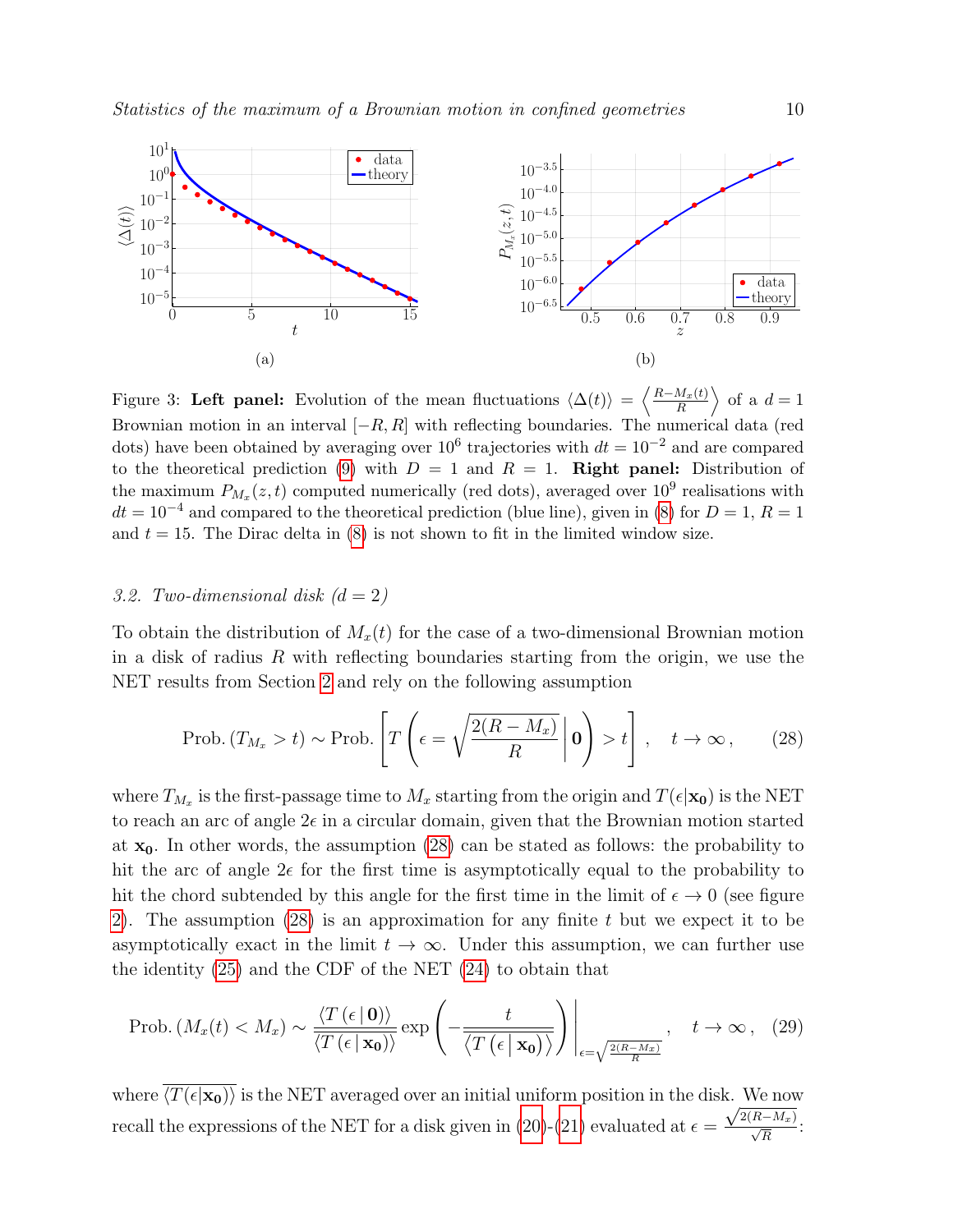$$
\langle T\left(\epsilon \,|\, \mathbf{0}\right) \rangle \Big|_{\epsilon=\sqrt{\frac{2\left(R-Mx\right)}{R}}} \sim \frac{R^2}{2D} \ln\left(\frac{1}{R-M_x}\right) + O(1)\,, \quad M_x \to R\,, \tag{30a}
$$

<span id="page-10-1"></span><span id="page-10-0"></span>
$$
\overline{\langle T\left(\epsilon \mid \mathbf{x_0}\right) \rangle} \bigg|_{\epsilon = \sqrt{\frac{2(R - M_x)}{R}}} \sim \frac{R^2}{2D} \ln\left(\frac{1}{R - M_x}\right) + O(1), \quad M_x \to R. \tag{30b}
$$

Inserting the NETs [\(30\)](#page-10-0) in the cumulative distribution [\(29\)](#page-9-2), we find

$$
\text{Prob.}\left(M_x(t) < M_x\right) \sim \exp\left(-\frac{2Dt}{R^2 \ln\left(\frac{1}{R - M_x}\right) + O(1)}\right), \quad t \to \infty. \tag{31}
$$

By taking a derivative with respect to  $M_x$  of the cumulative distribution [\(31\)](#page-10-1) and by denoting  $\chi_2 = [R^2 \ln \left( \frac{1}{R-1} \right)]$  $R-M_x$  $+O(1)/(2Dt)$ , one obtains the distribution [\(10\)](#page-4-0) displayed in the introduction with an unknown amplitude  $A_2$ . In principle, this amplitude can be obtained from the order  $O(1)$  term in  $(30b)$ , which is, unfortunately, not known. If we assume that this next-to-leading order term is the same as the one in the expansion of the NET given in [\(20\)](#page-6-2)-[\(21\)](#page-7-4), we obtain that  $A_2 = 2 e^{\frac{1}{4}}$ . However, it is not clear that we are allowed to do so as the first-passage time to reach the arc of angle  $2\epsilon$  and the first-passage time to reach the chord subtended by this angle might differ by finite-size corrections in the limit of  $\epsilon \to 0$  (see figure [2\)](#page-6-0). Nevertheless, this result is in good agreement with numerical data (see right panel in figure [4\)](#page-11-1). From the distribution [\(10\)](#page-4-0), one can compute the average value of the fluctuations which gives

<span id="page-10-3"></span>
$$
\langle \Delta(t) \rangle = A_2 \int_0^\infty \frac{d\chi_2}{\chi_2^2} \exp\left[ -\left( \frac{2Dt}{R^2} \chi_2 + \frac{1}{\chi_2} \right) \right]. \tag{32}
$$

This integral can be computed in the limit  $t \to \infty$  by the saddle point method (see [Appendix B\)](#page-15-1) and we recover the expression [\(12\)](#page-4-2) displayed in the introduction. This result is in good agreement with numerical simulations (see left panel in figure [4\)](#page-11-1).

# 3.3. d-dimensional ball  $(d > 3)$

In this section, we consider a  $d$ -dimensional Brownian motion in a ball of radius  $R$ with reflecting boundaries. We study the evolution of the expected maximum of the x-component  $M_x(t)$  as a function of time. As in the previous section, we use the NET results from Section [2](#page-5-1) and rely on the assumption [\(28\)](#page-9-1). The CDF of  $M_x(t)$  is therefore given by [\(29\)](#page-9-2). We now recall the expressions of the NET for a d-dimensional domain given in  $(23)$  evaluated for a ball of radius R:

<span id="page-10-2"></span>
$$
\langle T(\epsilon \mid \mathbf{0}) \rangle \sim \frac{\tilde{C}_d R^2}{D \epsilon^{d-2}}, \quad \epsilon \to 0, \tag{33a}
$$

$$
\overline{\langle T(\epsilon \mid \mathbf{x_0}) \rangle} \sim \frac{\tilde{C}_d R^2}{D \epsilon^{d-2}}, \quad \epsilon \to 0, \tag{33b}
$$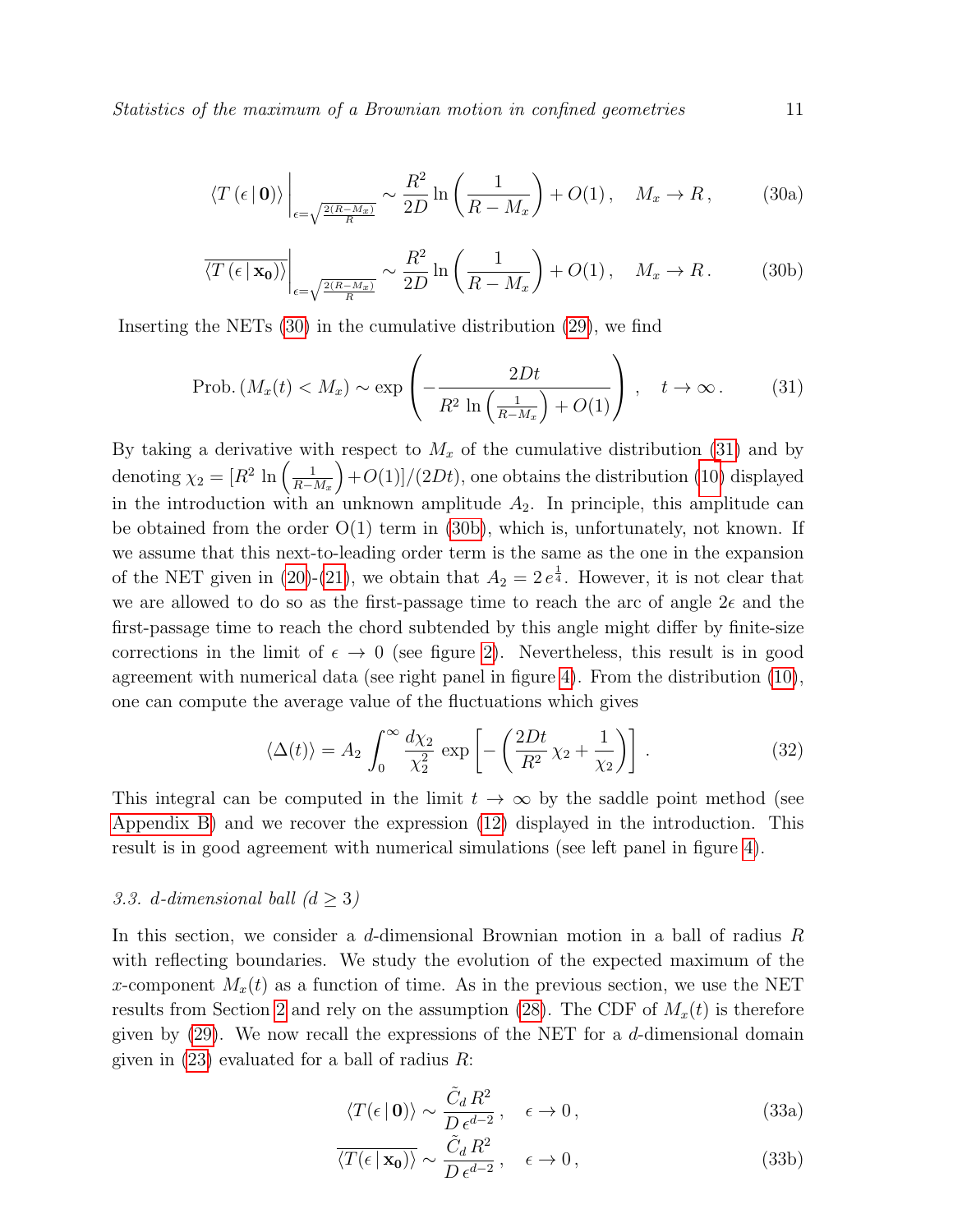<span id="page-11-1"></span>

Figure 4: Left panel: Evolution of the mean fluctuations  $\langle \Delta(t) \rangle = \left\langle \frac{R-M_x(t)}{R} \right\rangle$  $\frac{M_x(t)}{R}$  of a  $d=2$ Brownian motion in a disk of radius  $R$  with reflecting boundaries. The numerical data (red dots) have been obtained by averaging over  $10^5$  trajectories with  $dt = 10^{-6}$  and are compared to the theoretical prediction [\(12\)](#page-4-2) with  $D=1$ ,  $R=1$  and  $A_2=2e^{\frac{1}{4}}$ . **Right panel:** Distribution of the rescaled fluctuations  $\chi_2 = \frac{R^2}{2Dt} \left[ \frac{1}{4} - \ln \left( \frac{\Delta(t)}{2R} \right) \right]$  $\left(\frac{\Delta(t)}{2R}\right)$  computed numerically (red dots), averaged over 10<sup>6</sup> realisations with  $dt = 10^{-9}$  and compared to the theoretical prediction (blue line), given in [\(11\)](#page-4-4) with  $A_2 = 2e^{\frac{1}{4}}$  for  $D = 1$ ,  $R = 1$  and  $t = 8$ . The plot is limited to  $\chi_2$  < 1 where the discretisation step is much smaller than the difference  $R - M_x$ .

where  $\tilde{C}_d$  is an amplitude, which for  $d = 3$  is given by  $\tilde{C}_3 = \frac{\pi}{3}$  $\frac{\pi}{3}$ , and the next-toleading term is assumed to grow faster than a constant. Inserting the NET [\(33\)](#page-10-2) with  $\epsilon = \sqrt{\frac{2(R-M_x)}{R}}$  $\frac{-M_x}{R}$  in the CDF [\(29\)](#page-9-2), we find

$$
\text{Prob.}\left(M_x(t) < M_x\right) \sim \exp\left(-\frac{2^{\frac{d-2}{2}} D t \left(R - M_x\right)^{\frac{d-2}{2}}}{\tilde{C}_d R^{\frac{d+2}{2}}}\right), \quad t \to \infty\,. \tag{34}
$$

By taking a derivative with respect to  $M_x$  of the cumulative distribution [\(34\)](#page-11-2) and by denoting  $\chi_d = \left[2(Dt)^{\frac{2}{d-2}}(R-M_x)\right]/(\tilde{C}_d^{\frac{2}{d-2}}R^{\frac{d+2}{d-2}})$ , one obtains the distribution [\(13\)](#page-4-1) displayed in the introduction. This result is in good agreement with numerical data for  $d = 3$  (see right panel in figure [5\)](#page-12-0). From the distribution [\(13\)](#page-4-1), one can compute the average value of the fluctuations by using the following identity

<span id="page-11-3"></span><span id="page-11-2"></span>
$$
\int_0^\infty d\chi_d \,\chi_d \,\frac{d-2}{2} \,\frac{e^{-\chi_d^{\frac{d-2}{2}}}}{\chi_d^{\frac{4-d}{2}}} = \Gamma\left(\frac{d}{d-2}\right) \,, \quad d \ge 3 \,. \tag{35}
$$

Using the identity [\(35\)](#page-11-3), we obtain the average value [\(15\)](#page-5-0) displayed in the introduction. This result is in good agreement with numerical data for  $d = 3$  (see left panel in figure [5\)](#page-12-0).

#### <span id="page-11-0"></span>4. Application to the convex hull in a two-dimensional disk

In this section, we apply our previous results in  $d = 2$  to study the convex hull of a Brownian motion in a disk of radius  $R$  with reflecting boundaries (see figure [1\)](#page-3-0). As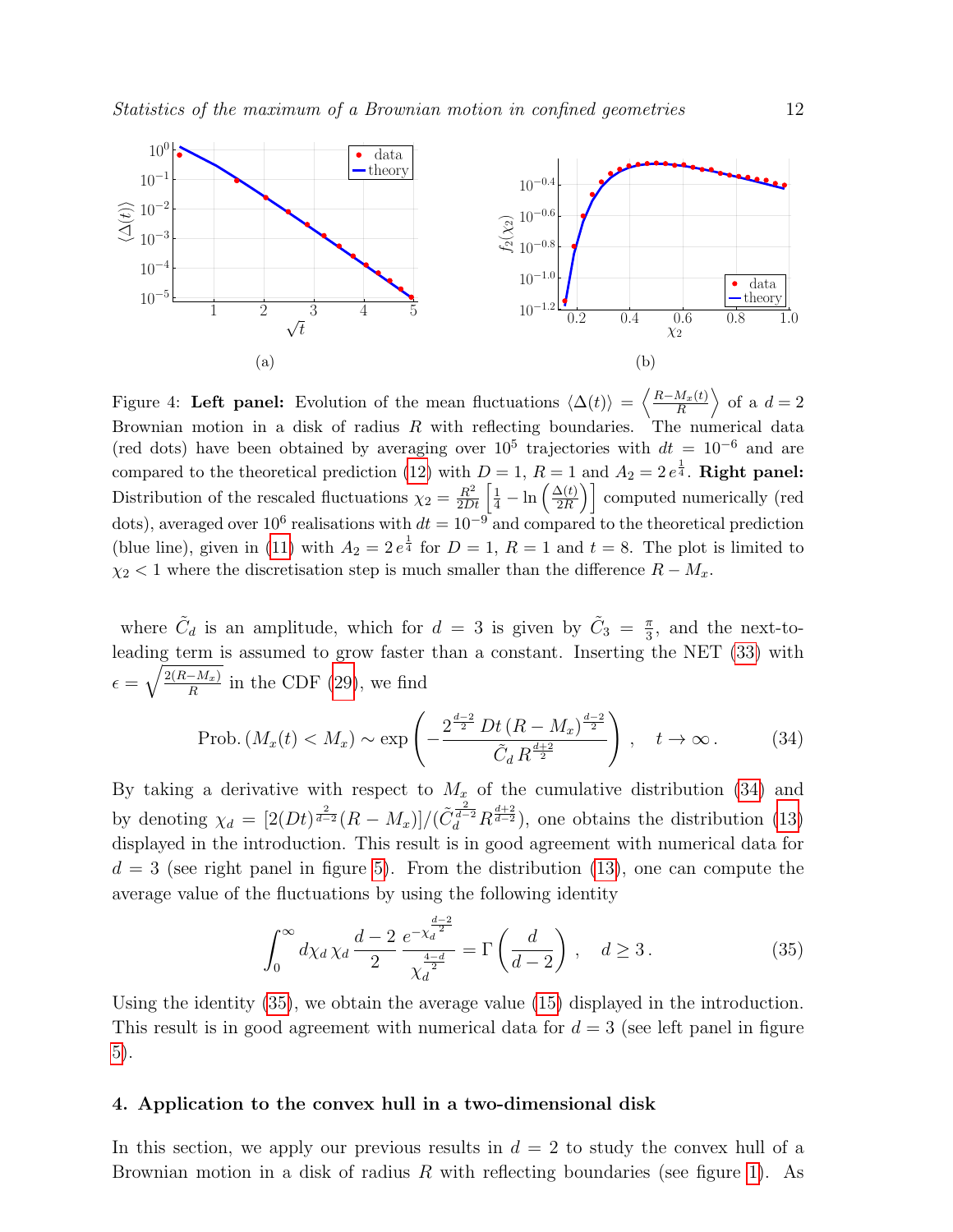<span id="page-12-0"></span>

Figure 5: Left panel: Evolution of the mean fluctuations  $\langle \Delta(t) \rangle = \left\langle \frac{R-M_x(t)}{R} \right\rangle$  $\frac{M_x(t)}{R}$  of a  $d=3$ Brownian motion in a sphere of radius  $R$  with reflecting boundaries. The numerical data (red dots) have been obtained by averaging over  $10^5$  trajectories with  $dt = 10^{-6}$  and are compared to the theoretical prediction [\(15\)](#page-5-0) with  $d = 3$ ,  $D = 1$ ,  $R = 1$  and  $A_3 = \frac{\pi^2}{18}$ . **Right panel:** Distribution of the rescaled fluctuations  $\chi_3 = \frac{18D^2 t^2}{\pi^2 R^5} \Delta(t)$  computed numerically (red dots), averaged over  $10^4$  realisations with  $dt = 10^{-6}$  and compared to the theoretical prediction (blue line), given in [\(14\)](#page-4-5) with  $A_3 = \frac{\pi^2}{18}$ ,  $D = 1$ ,  $R = 1$ ,  $t = 24$  and  $d = 3$ .

the Brownian motion explores the disk, its convex hull gradually grows and eventually covers the whole disk. We are interested in the behavior of the mean perimeter  $\langle L(t) \rangle$ of the convex hull as a function of time. Due to the confining disk, the mean perimeter is limited in  $0 \leq \langle L(t) \rangle \leq 2\pi R$ . Eventually, the convex hull will cover the whole disk and therefore, we have

<span id="page-12-2"></span><span id="page-12-1"></span>
$$
\langle L(t) \rangle \sim 2\pi R, \quad t \to \infty. \tag{36}
$$

We wish to determine the speed at which this convergence takes place, i.e. we would like to find the second order term in the asymptotic expansion [\(36\)](#page-12-1). Due to the isotropy of Brownian motion, the mean perimeter  $\langle L(t) \rangle$  is related to the mean maximum of the process in an arbitrary direction, which we choose to be the x-direction  $\langle M_x(t) \rangle$ , through Cauchy's formula [\(5\)](#page-2-0):

<span id="page-12-3"></span>
$$
\langle L(t) \rangle = \int_0^{2\pi} d\theta \langle M(t, \theta) \rangle = 2\pi \langle M_x(t) \rangle, \qquad (37)
$$

where we used that the motion is isotropic. Finally, using Cauchy's formula [\(37\)](#page-12-2) and the asymptotic behavior of the maximum [\(12\)](#page-4-2), we find that the asymptotic behavior of the mean perimeter  $\langle L(t) \rangle$  of the convex hull is given by:

$$
2\pi R - \langle L(t) \rangle \sim 2^{5/4} \pi^{3/2} A_2 R \left(\frac{Dt}{R^2}\right)^{1/4} e^{-2^{3/2} \sqrt{\frac{Dt}{R^2}}}, \quad t \to \infty.
$$
 (38)

The result [\(38\)](#page-12-3) is interesting as it indicates a slow convergence, with a stretched exponential, of the mean perimeter of the convex hull  $\langle L(t) \rangle$  to the perimeter of the disk  $2\pi R$ .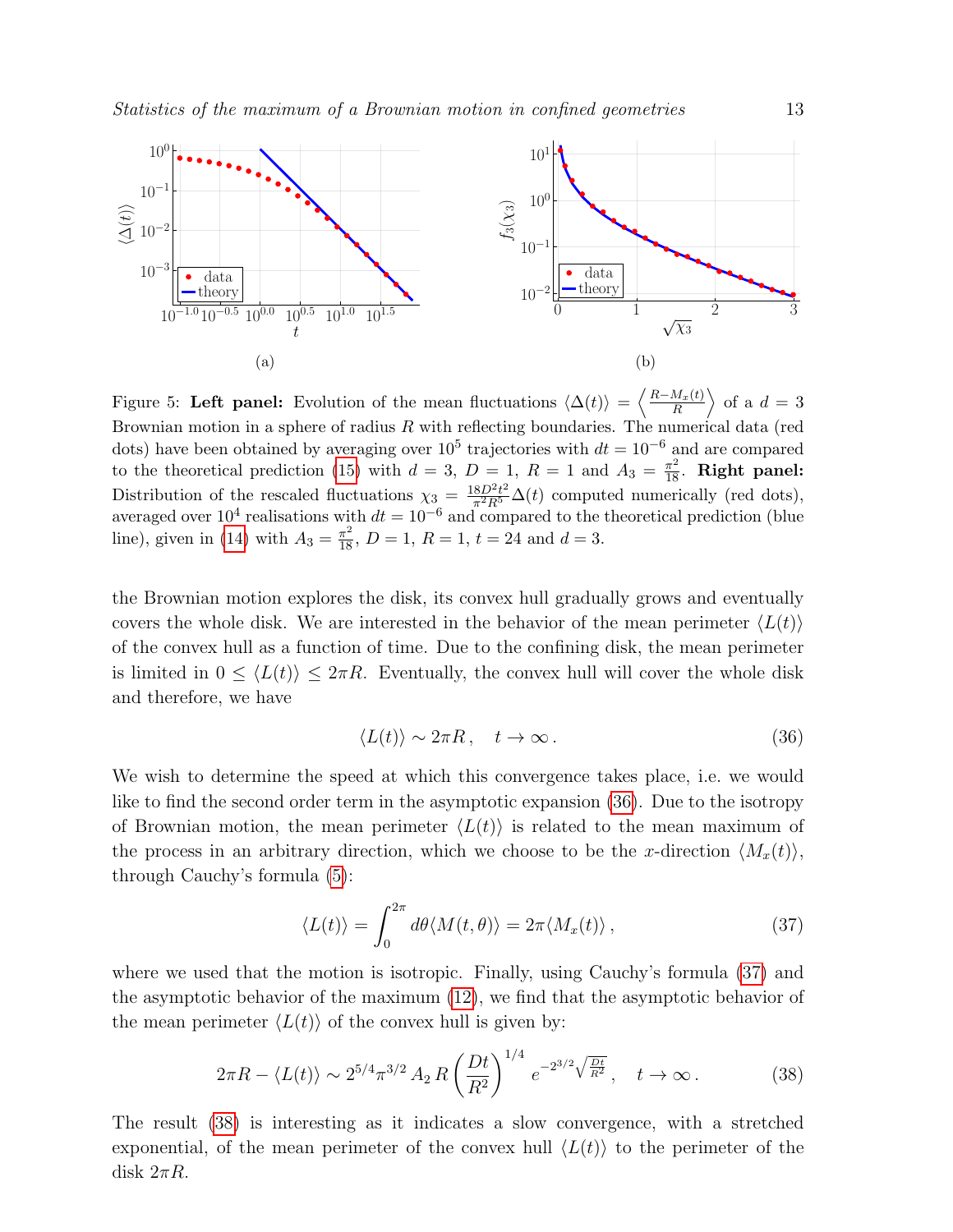# <span id="page-13-0"></span>5. Generalisation to other geometries in two dimensions

In this section, we generalise our results, valid for circular geometries, to the case of other two-dimensional bounded domains. By proceeding similarly to the case of the disk in Section [3.2](#page-9-3) and by using the general result [\(19\)](#page-6-1) on the NET for regular domains  $\Omega$  that can be mapped conformally to a disk, we find that the fluctuations  $\Delta(t)$  of the maximum close to its maximal value in an arbitrary direction behave as

$$
\Delta(t) \sim \mathcal{A}_2 e^{-\frac{\pi Dt}{|\Omega|}\chi_2}, \quad t \to \infty, \tag{39}
$$

where  $A_2$  is an unknown amplitude which depends on the geometry but is independent of the direction,  $|\Omega|$  is the size of the domain and  $\chi_2$  is the random variable whose distribution is given in [\(11\)](#page-4-4). In particular, the average fluctuations of the maximum close to its maximal value in an arbitrary direction behave as

$$
\langle \Delta(t) \rangle \sim 2^{1/4} \sqrt{\pi} \mathcal{A}_2 \left( \frac{\pi D t}{|\Omega|} \right)^{1/4} e^{-2^{3/2} \sqrt{\frac{\pi D t}{|\Omega|}}}, \quad t \to \infty.
$$
 (40)

In the remaining of this section, we apply this result to study the growth of the mean perimeter of the convex hull of a Brownian motion in an ellipse with reflecting boundaries.

## 5.1. Growth of the mean perimeter in an ellipse

In this section, we consider a two-dimensional Brownian motion in a reflecting elliptical geometry defined by

<span id="page-13-2"></span><span id="page-13-1"></span>
$$
\frac{x^2}{a^2} + \frac{y^2}{b^2} = 1\,,\tag{41}
$$

where  $a \geq b > 0$  are the ellipse semi-axes. It is well-known that the area of such geometry is given by  $|\Omega| = \pi ab$ . Therefore, the average fluctuations [\(40\)](#page-13-1) of the maximum close to its maximal value in an arbitrary direction are given by

$$
\langle \Delta(t) \rangle \sim 2^{1/4} \sqrt{\pi} \mathcal{A}_2 \left( \frac{Dt}{ab} \right)^{1/4} e^{-2^{3/2} \sqrt{\frac{Dt}{ab}}}, \quad t \to \infty.
$$
 (42)

To obtain the average length of the convex hull, we need to use the anisotropic Cauchy's formula [\(5\)](#page-2-0) as the maximum of Brownian motion in an ellipse is no more isotropic. However, as the average fluctuations [\(42\)](#page-13-2) do not depend on the direction, we find

<span id="page-13-3"></span>
$$
\langle L(t) \rangle = \int_0^{2\pi} d\theta \langle M(\theta, t) \rangle
$$
  
 
$$
\sim \int_0^{2\pi} d\theta \, \xi(\theta) [1 - \langle \Delta(t) \rangle], \quad t \to \infty,
$$
 (43)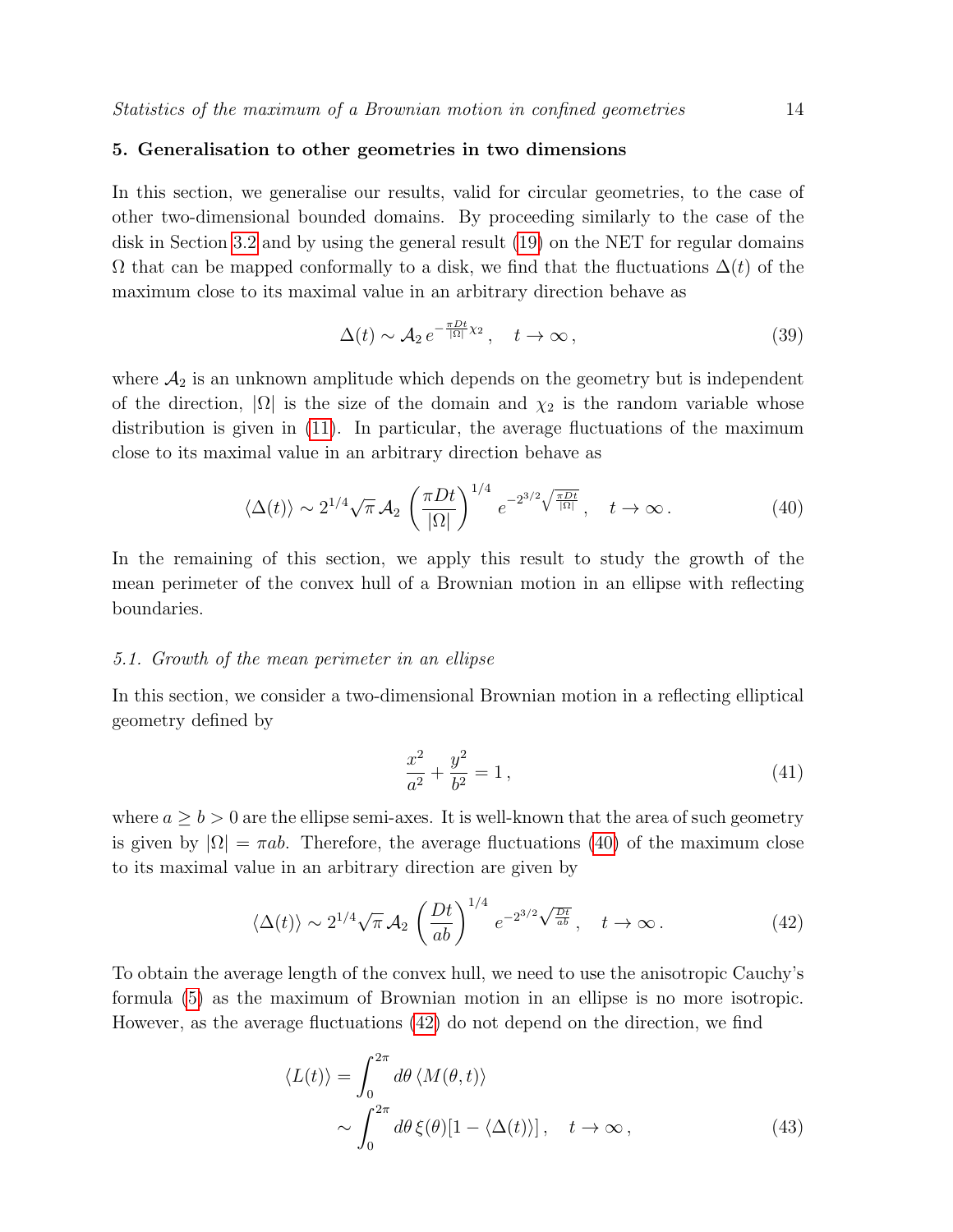where  $\xi(\theta)$  is the maximal value of the maximum in the direction  $\mathbf{e}_{\theta}$  for an ellipse. Performing the integral [\(43\)](#page-13-3), we find

$$
\mathcal{L} - \langle L(t) \rangle \sim 2^{1/4} \sqrt{\pi} \, \mathcal{L} \, \mathcal{A}_2 \left( \frac{Dt}{ab} \right)^{1/4} e^{-2^{3/2} \sqrt{\frac{Dt}{ab}}}, \quad t \to \infty \,, \tag{44}
$$

where  $\mathcal L$  is the perimeter of an ellipse given by

<span id="page-14-2"></span>
$$
\mathcal{L} = 4a \int_0^{\frac{\pi}{2}} d\theta \sqrt{1 - e^2 \sin(\theta)^2},\tag{45}
$$

<span id="page-14-1"></span>where  $e = \sqrt{a^2 - b^2}/a$  is the eccentricity of the ellipse. This time, we do not have a prediction of the exact expression for the amplitude. Nevertheless, the result is in good agreement with numerical data (see figure [6\)](#page-14-1).



Figure 6: Evolution of the mean perimeter  $\langle L(t) \rangle$  of the convex hull of a  $d = 2$  Brownian motion in a confining ellipse of semi-axes  $a = 1$  and  $b = 1/2$  with reflecting boundaries. The numerical data have been computed by measuring the mean perimeter of the convex hull  $\langle L(t) \rangle$  using Graham scan algorithm [\[95\]](#page-18-13). The average has been taken over 10<sup>5</sup> trajectories with  $dt = 10^{-6}$  and  $D = 1$ . The theoretical curve [\(44\)](#page-14-2) has been shifted for better comparison (since we do not predict the exact amplitude).

# <span id="page-14-0"></span>6. Summary and outlook

In this work, we studied the evolution of the maximum of a diffusive particle in confined environments in arbitrary dimensions. We first focused on the case of a particle confined in a d-dimensional ball of radius  $R$ . By relying on results on the NET, we showed that the behavior of the fluctuations of the maximum for  $t \to \infty$  and close to R exhibits a rich variety of behaviors depending on the dimension d. We then focused on the particular case of  $d = 2$  and applied our results to study the growth of the convex hull of Brownian motion in a disk with reflecting boundaries. Interestingly, we showed that it converges slowly to  $2\pi R$  with a stretched exponential behavior. Finally, we discussed generalisations of our results to more general domains, such as the ellipse in two dimensions.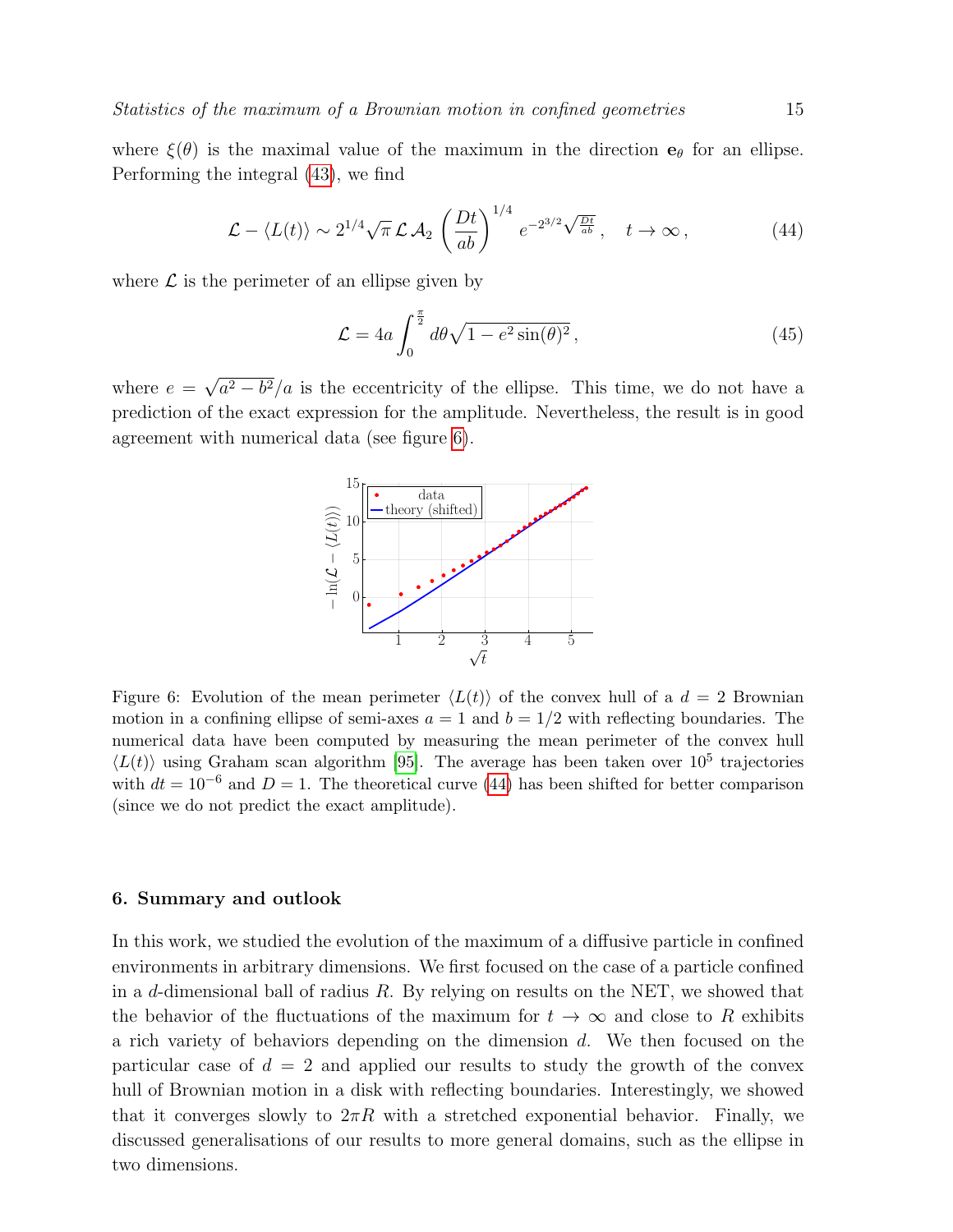It would be interesting to investigate further the extreme value statistics of Brownian motion in confined geometries. For instance, one could study the effect of confinement on the growth of the area of the convex hull [\[66,](#page-17-21) [67,](#page-17-20) [85\]](#page-18-3). Another possible extension of this work would be to study the record statistics of Brownian motion confined in a bounded domain. Finally, it would be interesting to extend our results to the case of Lévy flights and study how the fluctuations of the maximum are affected.

## Acknowledgments

We thank Bob Ziff for many inspiring discussions over the years on various topics of random walks and Brownian motion. This work was partially supported by the Luxembourg National Research Fund (FNR) (App. ID 14548297).

# <span id="page-15-0"></span>Appendix A. Numerical check of the narrow escape time distribution

<span id="page-15-2"></span>In this appendix, we check numerically the distribution of the NET [\(24\)](#page-7-3) for a Brownian motion in a disk with a small opening of angle  $2\epsilon$  on the boundary as depicted in figure [2.](#page-6-0) The numerical data is in good agreement with the distribution (see figure [A1\)](#page-15-2).



Figure A1: Numerical check of the distribution of the narrow escape time [\(24\)](#page-7-3) for a Brownian motion in a disk of radius R with a small opening of angle  $2\epsilon$  on the boundary as depicted in figure [2](#page-6-0) for  $\epsilon = 0.1$  with  $D = 1, R = 1$  and averaged over  $10^5$  realisations with  $dt = 10^{-5}$ .

## <span id="page-15-1"></span>Appendix B. Average fluctuations of the maximum in a disk

In this appendix, we compute the integral [\(32\)](#page-10-3) by the saddle point method. Let us first perform a change of integration variable  $\chi_2 = R u / \sqrt{2Dt}$  which gives

$$
\langle \Delta(t) \rangle = A_2 \sqrt{\frac{2Dt}{R^2}} \int_0^\infty \frac{du}{u^2} \exp\left[ -\sqrt{\frac{2Dt}{R^2}} \left( u + \frac{1}{u} \right) \right]. \tag{B.1}
$$

Let us denote the function inside the exponential by

<span id="page-15-3"></span>
$$
f(u) = u + \frac{1}{u},\tag{B.2}
$$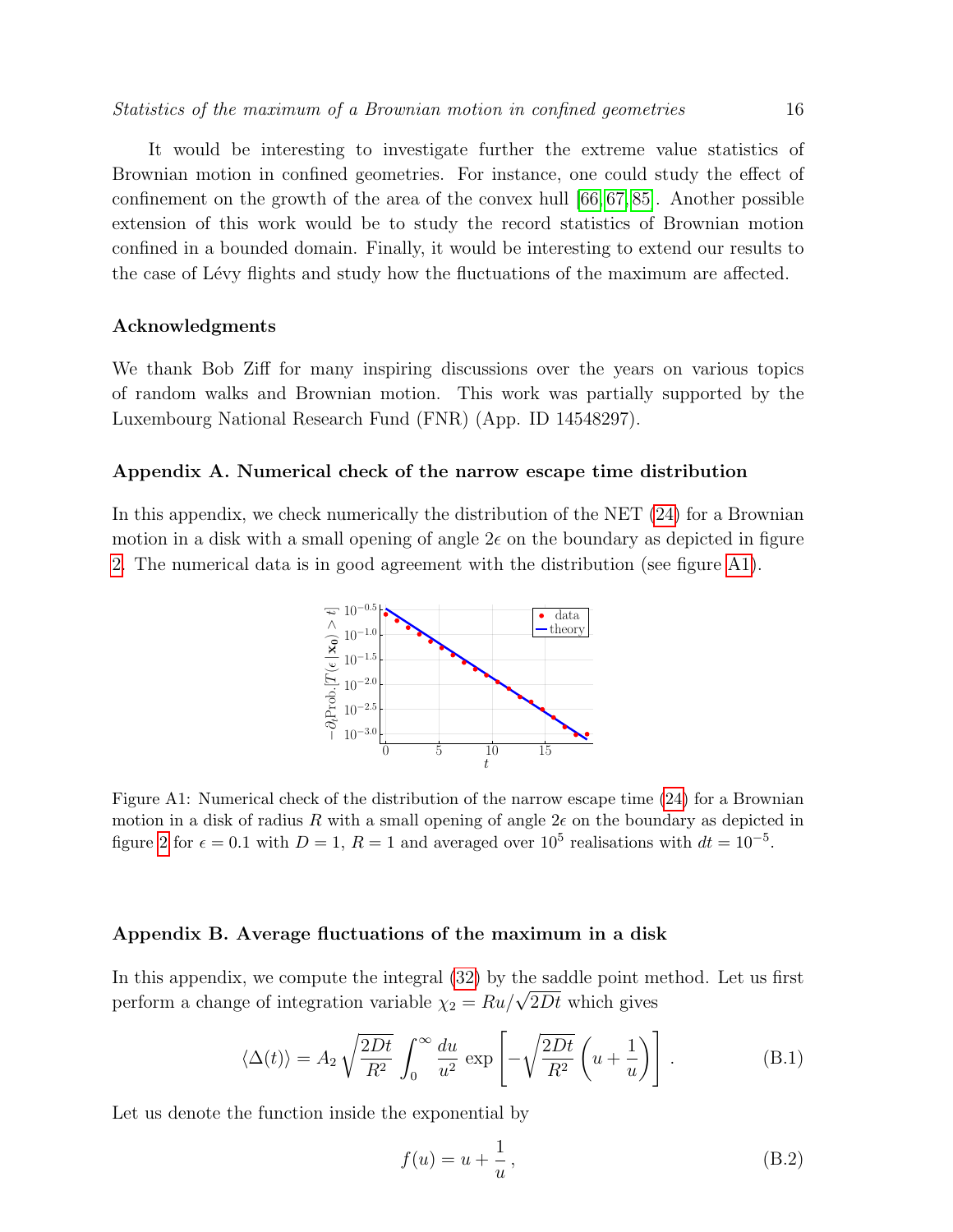which has a minimum at  $u = 1$  and is locally approximated by

<span id="page-16-17"></span>
$$
f(u) \sim 2 + \frac{1}{2}(u-1)^2, \quad u \to 1.
$$
 (B.3)

Inserting the expansion [\(B.3\)](#page-16-17) in [\(B.1\)](#page-15-3) gives

$$
\langle \Delta(t) \rangle \sim A_2 \sqrt{\frac{2Dt}{R^2}} e^{-2\sqrt{\frac{2Dt}{R^2}}} \int_0^\infty \frac{du}{u^2} \exp\left[-\frac{\sqrt{2Dt}}{R} \frac{1}{2}(u-1)^2\right], \quad t \to \infty.
$$
 (B.4)

Finally, performing a change of variable  $v = (2Dt/R^2)^{\frac{1}{4}}(u-1)$  and letting  $t \to \infty$ , we obtain

$$
\langle \Delta(t) \rangle \sim A_2 \left(\frac{2Dt}{R^2}\right)^{\frac{1}{4}} e^{-2\sqrt{\frac{2Dt}{R^2}}} \int_{-\infty}^{\infty} dv \, e^{-\frac{v^2}{2}}, \quad t \to \infty \,, \tag{B.5}
$$

which, upon performing the Gaussian integral, recovers the expression [\(12\)](#page-4-2) displayed in the introduction.

# References

- <span id="page-16-0"></span>[1] Einstein A 1906 Ann. Phys. 19 371.
- <span id="page-16-1"></span>[2] Von Smoluchowski M 1906 Ann. Phys. 326 756.
- <span id="page-16-2"></span>[3] Krapivsky P L, Redner S and Ben-Naim E 2010 A kinetic view of statistical physics (New York: Cambridge University Press).
- <span id="page-16-3"></span>[4] Bachelier L 1900 Ann. Sci. de l'Ecole Norm. Superieure 3 21.
- <span id="page-16-4"></span>[5] Bouchaud J-P and Potters M 2002 Theory of financial risks: From Statistical Physics to Risk Management (New York: Cambridge University Press).
- <span id="page-16-5"></span>[6] Chandrasekhar S 1943 Rev. Mod. Phys. 15 1.
- <span id="page-16-6"></span>[7] Feller W 1968 An introduction to probability theory and its applications (New Jersey: John Wiley & Sons).
- <span id="page-16-7"></span>[8] Pitman J and Yor M 2018 arXiv:1802.09679.
- <span id="page-16-8"></span>[9] Katz R W, Parlange M B and Naveau P 2002 Adv. Water Resour. 25 1287.
- <span id="page-16-9"></span>[10] Majumdar S N, Pal A and Schehr G 2020 Phys. Rep. **840** 1.
- <span id="page-16-10"></span>[11] Tracy C A and Widom H 1994 Commun. Math. Phys. **159** 151.
- [12] Tracy C A and Widom H 1996 Commun. Math. Phys. 177 727.
- <span id="page-16-11"></span>[13] Majumdar S N and Schehr G 2014 J. Stat. Mech. 01012.
- <span id="page-16-12"></span>[14] Raychaudhuri S, Cranston M, Przybla C and Shapir Y 2001 Phys. Rev. Lett. 87 136101.
- [15] Györgyi G, Holdsworth P C W, Portelli B and R $\acute{a}$ cz Z 2003 Phys. Rev. E 68 056116.
- [16] Majumdar S N and Comtet A 2004 Phys. Rev. Lett. **92** 225501.
- [17] Majumdar S N and Comtet A 2005 J. Stat. Phys. 119 777.
- [18] Györgyi G, Moloney N R, Ozogány K and Rácz Z 2007 Phys. Rev. E  $75$  021123.
- <span id="page-16-16"></span>[19] Burkhardt T W, Györgyi G, Moloney N R and Rácz Z 2007 Phys. Rev. E 76 041119.
- [20] Schehr G and Majumdar S N 2006 Phys. Rev. E 73 056103.
- [21] Rambeau J and Schehr G 2009 J. Stat. Mech. 09004.
- <span id="page-16-13"></span>[22] De Bruyne B, Majumdar S N and Schehr G 2021 J. Stat. Mech. 083215.
- <span id="page-16-14"></span>[23] Krapivsky P L and Majumdar S N 2000 Phys. Rev. Lett. 85 5492.
- [24] Majumdar S N and Krapivsky P L 2000 Phys. Rev. E 62 7735.
- [25] Majumdar S N and Krapivsky P L 2002 Phys. Rev. E 65 036127.
- <span id="page-16-15"></span>[26] Majumdar S N, Dean D S and Krapivsky P L 2005 Pramana 64 1175.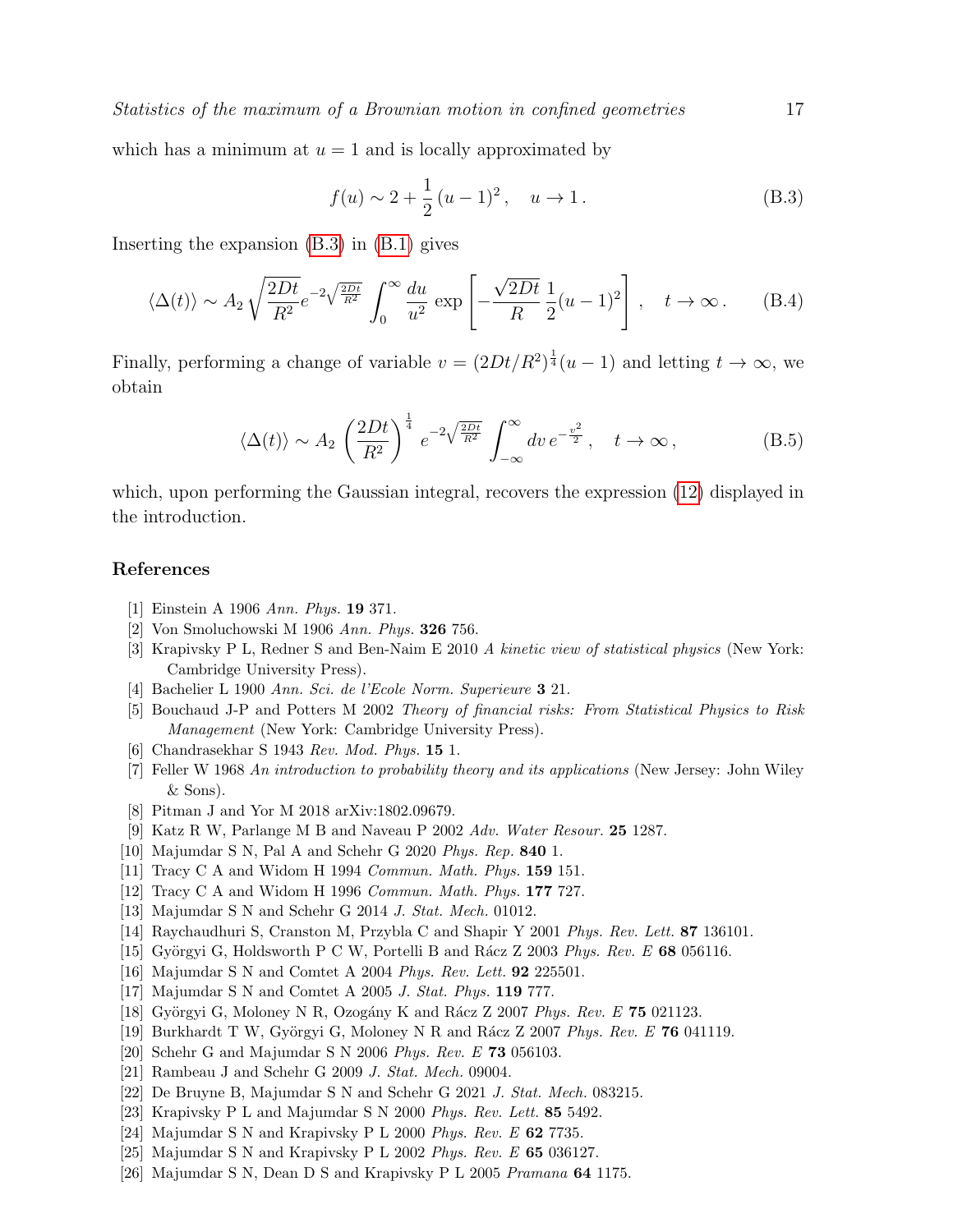- <span id="page-17-0"></span>[27] Gumbel E J 1958 Statistics of extremes (New York: Columbia University Press).
- [28] Fisher R A and Tippett L H C 1928 Math. Proc. Cambridge Phil. Soc. 24 180.
- [29] Gnedenko B 1943 Ann. Math. 44 423.
- <span id="page-17-1"></span>[30] Leadbetter M R, Lindgren G and Rootzen H 1982 Extremes and related properties of random sequences and processes (New York: Springer-Verlag).
- <span id="page-17-2"></span>[31] Bray A J, Majumdar S N and Schehr G 2013 Adv. Phys. 62 225.
- <span id="page-17-22"></span>[32] Redner S 2001 A guide to first-passage processes (New York: Cambridge University Press).
- [33] Bénichou O, Loverdo C, Moreau M and Voituriez R  $2011$  Rev. Mod. Phys. 83 81.
- [34] Majumdar S N 2005 Curr. Sci. **89** 2076 (arXiv cond-mat/0510064).
- [35] Majumdar S N 2010 Physica A **389** 4299.
- <span id="page-17-3"></span>[36] Aurzada F and Simon T 2015 Persistence probabilities and exponents (New York: Springer).
- <span id="page-17-4"></span>[37] Toussaint D and Wilczek F 1983 J. Chem. Phys. 78 2642.
- [38] Ziff R M 1991 J. Stat. Phys. 65 1217.
- [39] Majumdar S N, Comtet A and Ziff R M 2006 J. Stat. Phys. **122** 833.
- [40] Ziff R M, Majumdar S N and Comtet A 2007 J. Phys.: Condens. Matter 19 065102.
- [41] Ziff R M, Majumdar S N and Comtet A 2009 J. Chem. Phys. **130** 204104.
- <span id="page-17-5"></span>[42] Franke J and Majumdar S N 2012 J. Stat. Mech. 05024.
- <span id="page-17-6"></span>[43] Benichou O, Krapivsky P L, Mejía-Monasterio C and Oshanin G 2016 Phys. Rev. Lett. 117 080601.
- <span id="page-17-7"></span>[44] Benichou O, Krapivsky P L, Mejía-Monasterio C and Oshanin G 2016 J. Phys. A: Math. Theor. 49 335002.
- <span id="page-17-8"></span>[45] Mori F, Majumdar S N and Schehr G 2019 Phys. Rev. Lett. **123** 200201.
- [46] Mori F, Majumdar S N and Schehr G 2020 Phys. Rev. E **101** 052111.
- [47] Mori F, Majumdar S N and Schehr G 2021 Europhys. Lett. **135** 30003.
- <span id="page-17-9"></span>[48] Schehr G and Le Doussal P 2010 J. Stat. Mech. 01009.
- <span id="page-17-10"></span>[49] Lévy P 1940 Compos. Math. **7** 283.
- [50] Perret A, Comtet A, Majumdar S N and Schehr G 2013 Phys. Rev. Lett. 111 240601.
- <span id="page-17-11"></span>[51] Perret A, Comtet A, Majumdar S N and Schehr G 2015 J. Stat. Phys. 161 1112.
- <span id="page-17-12"></span>[52] Majumdar S N, Randon-Furling J, Kearney M J and Yor M 2008 J. Phys. A: Math. Theor. 41 365005.
- <span id="page-17-13"></span>[53] Molchan G M 1999 *Theor. Probab. Appl.* **44** 97.
- [54] Delorme M and Wiese K J 2016 *Phys. Rev. E* **94** 012134.
- [55] Delorme M and Wiese K J 2016 Phys. Rev. E 94, 052105.
- [56] Delorme M, Wiese K J and Rosso A 2017 J. Phys. A: Math. Theor. 50 16.
- <span id="page-17-14"></span>[57] Sadhu T, Delorme M and Wiese K J 2018 Phys. Rev. Lett. 120 040603.
- <span id="page-17-15"></span>[58] Majumdar S N, Rosso A and Zoia A 2010 Phys. Rev. Lett. 104 020602.
- <span id="page-17-16"></span>[59] Malakar K, Jemseena V, Kundu A, Kumar K V, Sabhapandit S, Majumdar S N, Redner S and Dhar A 2018 J. Stat. Mech. 043215.
- [60] Mori F, Le Doussal P, Majumdar S N and Schehr G 2020 Phys. Rev. Lett. 124 090603.
- [61] Mori F, Le Doussal P, Majumdar S N and Schehr G 2020 Phys. Rev. E 102 042133.
- <span id="page-17-17"></span>[62] De Bruyne B, Majumdar S N and Schehr G 2021 J. Stat. Mech. 043211.
- <span id="page-17-18"></span>[63] Grebenkov D S, Lanoiselée Y and Majumdar S N 2017 J. Stat. Mech. 103203.
- [64] Majumdar S N, Mori F, Schawe H and Schehr G 2021 Phys. Rev. E 103 022135.
- <span id="page-17-19"></span>[65] Letac G 1993 *J. Theor. Probab.* **6** 385.
- <span id="page-17-21"></span>[66] Randon-Furling J, Majumdar S N and Comtet A 2009 Phys. Rev. Lett. 103 140602.
- <span id="page-17-20"></span>[67] Majumdar S N, Comtet A and Randon-Furling J 2010 J. Stat. Phys. 138 955.
- [68] Schawe H, Hartmann A K and Majumdar S N 2018 Phys. Rev. E 97 062159.
- [69] Schawe H, Hartmann A K and Majumdar S N 2017 Phys. Rev. E 96 062101.
- [70] Kac M 1954 Duke Math. J. **21** 501.
- [71] Spitzer F 1956 Trans. Am. Math. Soc. 82 323.
- [72] Snyder T L and Steele J M 1993 Proc. Amer. Math. Soc 117 1165.